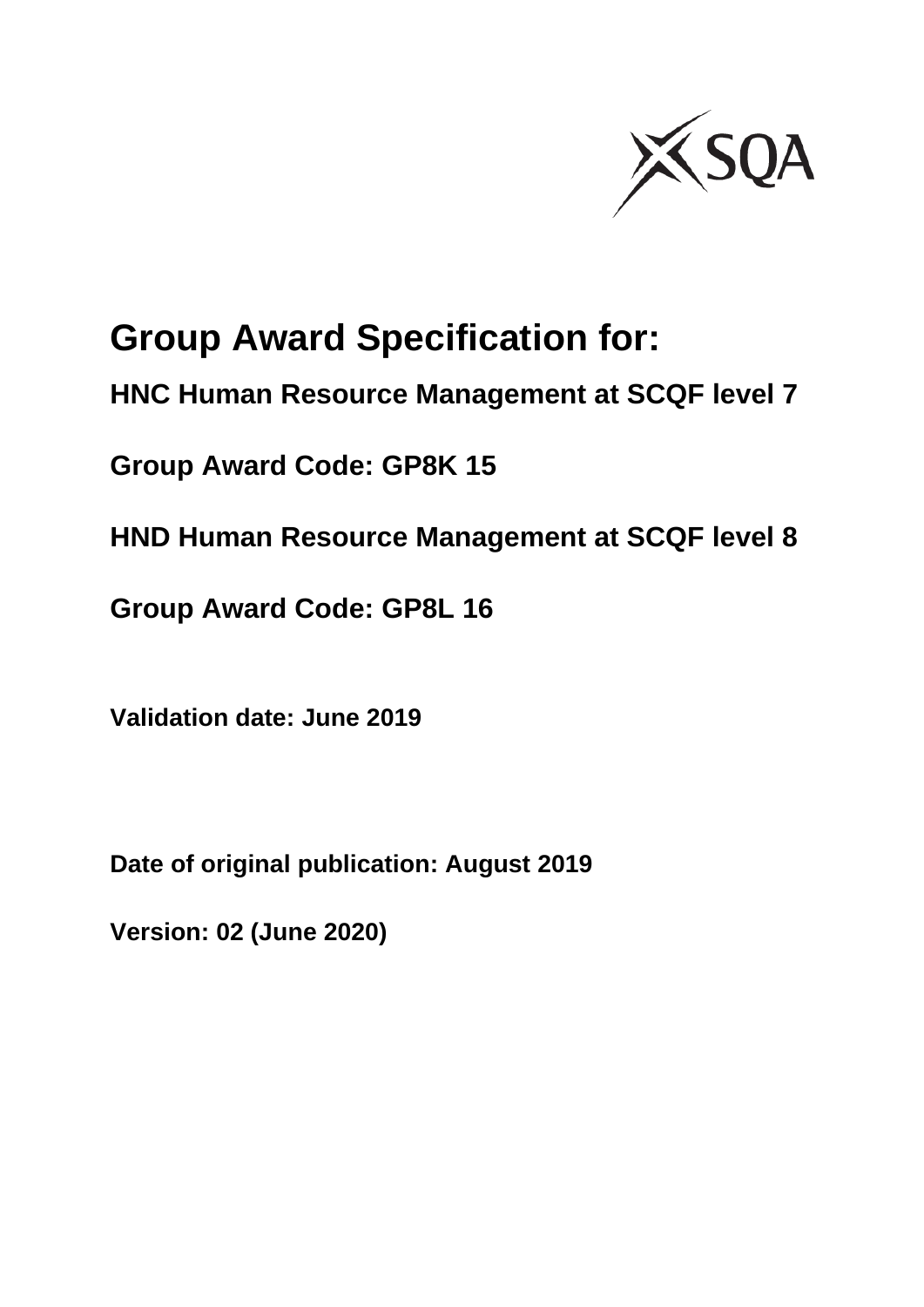## **Contents**

| 1 |       |                                                                              |  |
|---|-------|------------------------------------------------------------------------------|--|
|   | 1.1   |                                                                              |  |
|   | 1.2   |                                                                              |  |
|   | 1.3   |                                                                              |  |
|   | 1.4   |                                                                              |  |
|   | 1.5   |                                                                              |  |
| 2 |       |                                                                              |  |
|   | 2.1   |                                                                              |  |
|   | 2.2   |                                                                              |  |
| 3 |       |                                                                              |  |
|   | 3.1   |                                                                              |  |
|   | 3.2   |                                                                              |  |
|   | 3.3   |                                                                              |  |
| 4 |       |                                                                              |  |
|   | 4.1   |                                                                              |  |
| 5 |       | Additional benefits of the qualification in meeting employer needs 9         |  |
|   | 5.1   |                                                                              |  |
|   | 5.2   |                                                                              |  |
|   | 5.3   | Mapping of Core Skills development opportunities across the qualifications13 |  |
|   | 5.4   |                                                                              |  |
| 6 |       |                                                                              |  |
|   | 6.1   |                                                                              |  |
|   | 6.2   |                                                                              |  |
|   | 6.2.1 |                                                                              |  |
|   | 6.2.2 |                                                                              |  |
|   | 6.2.3 |                                                                              |  |
|   | 6.3   |                                                                              |  |
|   | 6.4   |                                                                              |  |
|   | 6.5   |                                                                              |  |
| 7 |       |                                                                              |  |
| 8 |       |                                                                              |  |
| 9 |       |                                                                              |  |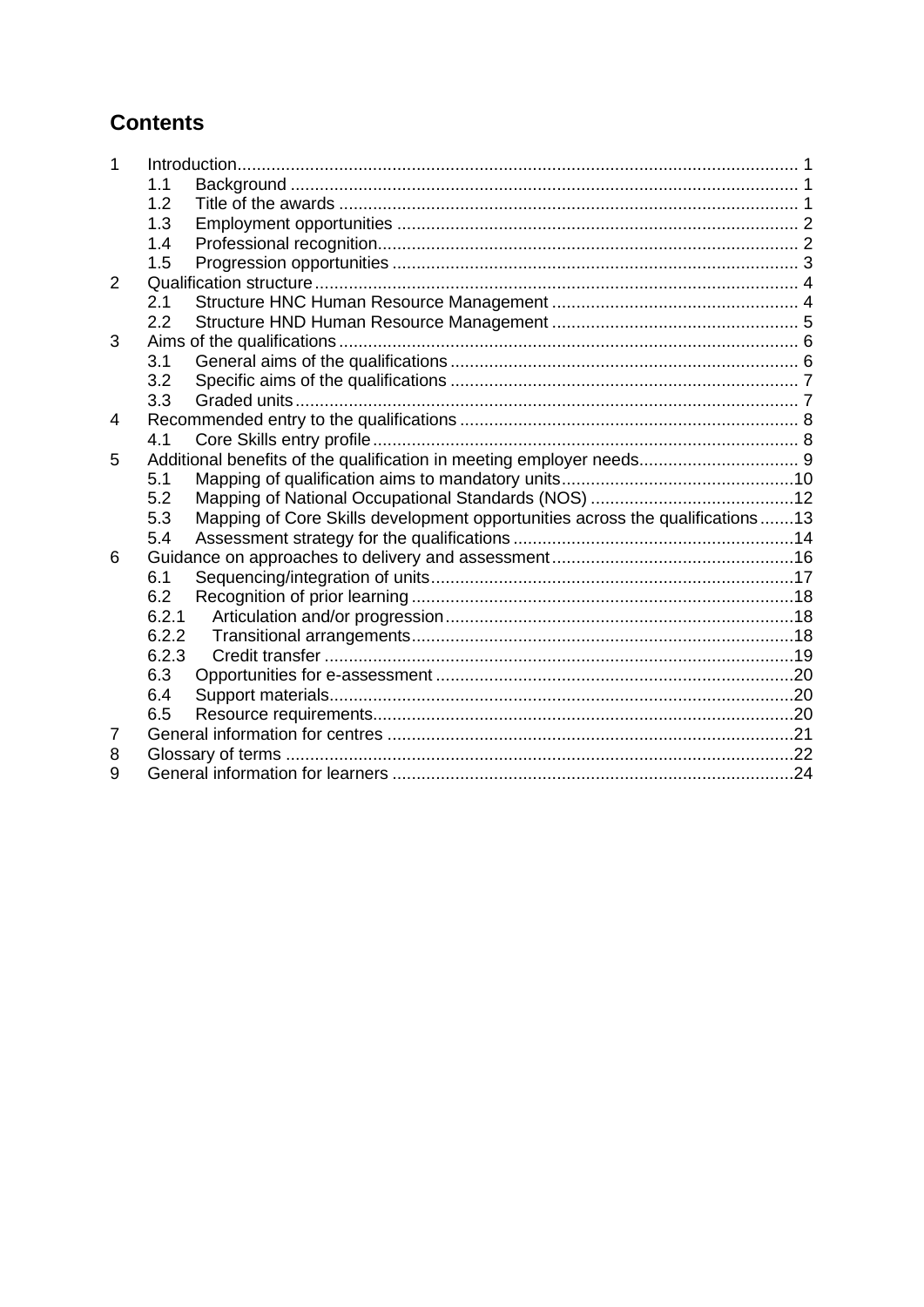# <span id="page-2-0"></span>**1 Introduction**

This document was previously known as the arrangements document. The purpose of this document is to:

- assist centres to implement, deliver and manage the qualification.
- provide a guide for new staff involved in offering the qualification.
- inform course managers, teaching staff, assessors, learners, employers and HEIs of the aims and purpose of the qualification.
- provide details of the range of learners the qualification is suitable for and progression opportunities.

### <span id="page-2-1"></span>**1.1 Background**

The HNC/D Human Resource Management (HRM) awards were developed in 1997 in response to industry demand and designed to equip learners from a variety of backgrounds with the knowledge and skills for a career in human resource management.

The awards were revised in 2005 and reviewed again in 2011 with some general updating of units taking place over the period 2011 to 2018.

The main purpose of the awards is to prepare learners for employment in a range of human resource management roles in a variety of employment settings. These awards have been designed for both school leavers and adult learners and are suitable either as a part-time or a full-time course. The HNC and HND awards are designed to match the needs of employers, in that it provides human resource management specialists who are adaptable to change, flexible in their roles and attitudes and able to a develop a clear understanding of their HRM roles and responsibilities. This will enable learners to support other employees and will impact on the success of organisations.

This review reflects and continues to respond to the changing demands placed upon human resource management specialists due to innovation and development in ICT, globalization, societal and attitudinal change, economic change and changes in working practices. Underpinning the awards throughout is the view that human resource management specialists at all levels play a key role in all organisations. The knowledge and skills required to support change, manage health and well-being, and effectively communicate with co-workers are core human resource management roles and are fundamental aspects of both awards.

Human resource management roles will continue to evolve and reflect the changing requirements of organisations and society. The levels of the HNC/D support human resource management specialists in dealing with continuous change. The HNC introduces the learners to the broad field of human resource management and the HND builds on this by developing more complex ideas, theories, functions and concepts.

### <span id="page-2-2"></span>**1.2 Title of the awards**

The existing titles, HNC/D in Human Resource Management have been retained as they are widely recognised and respected, and reflect the purpose of the group awards.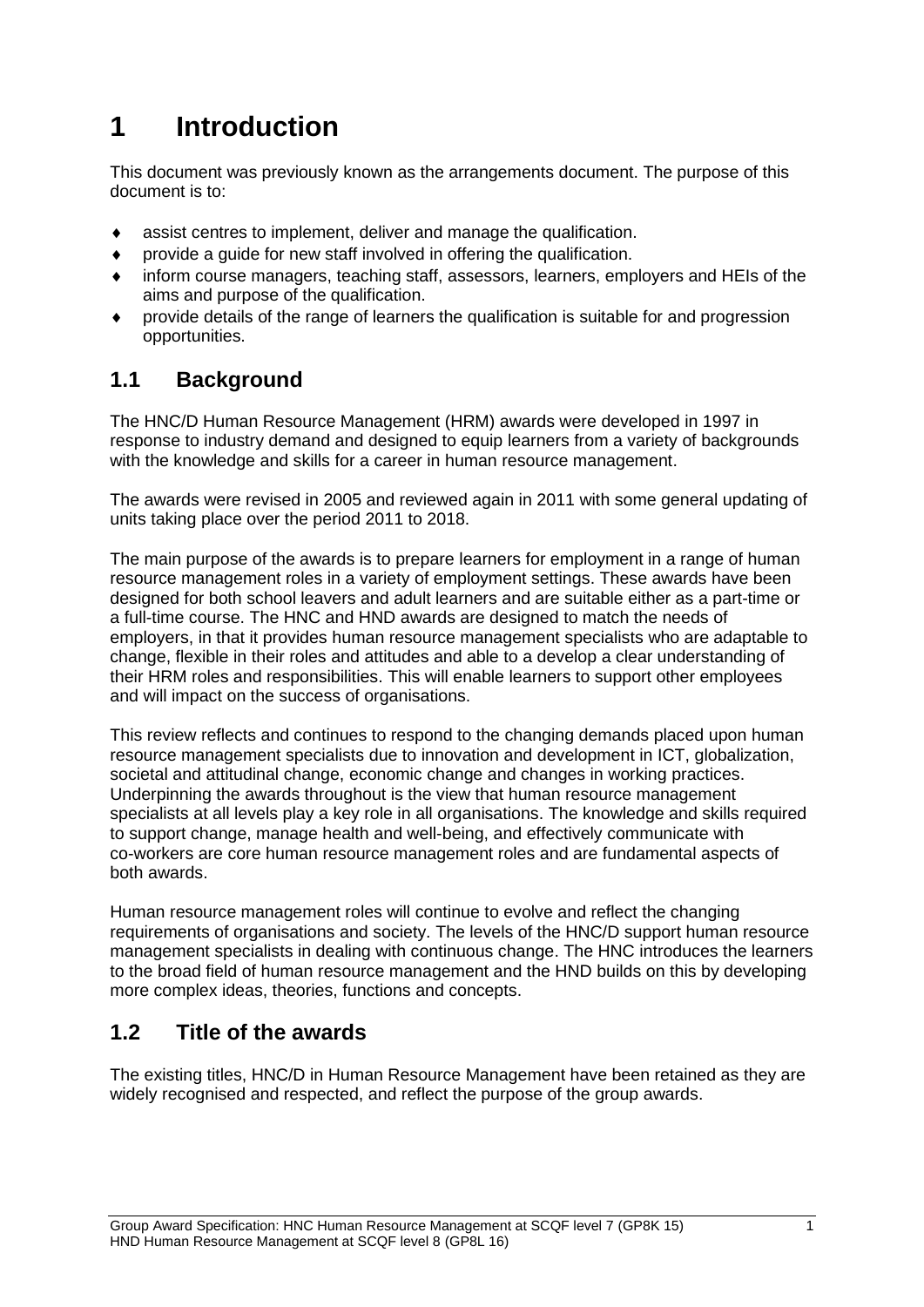## <span id="page-3-0"></span>**1.3 Employment opportunities**

The awards provide learners with a range of key knowledge and skills, eg, recruitment and selection, learning and development, interviewing skills as well as the underpinning knowledge in areas such as employment law, which should assist learners to secure employment in HRM.

The HNC will prepare learners for employment in junior positions within an HR function eg, HR assistant and the HND should prepare learners with knowledge and skills to apply for assistant HR officer or indeed HR officer.

## <span id="page-3-1"></span>**1.4 Professional recognition**

Professional recognition represents the biggest and most difficult barrier facing the HNC/D awards. The Chartered Institute of Personnel and Development (CIPD) represents over 145,000 members both in the UK and abroad and has established itself as a key policy influencer and voice for the profession. CIPD qualifications are regarded as the standard for the industry and the CIPD accredits and delivers CIPD awards across the UK and beyond. Prior to 2011 the CIPD endorsed the HNC award subject to identified units being undertaken. However, the CIPD has refined and repositioned its model aligning the higher level awards at Masters (SCQF 11) level, introducing new level and pathways and more recently premising their qualifications on a set of professional principles. These changes in structure and approach have served to widen the gap between the CIPD awards and the HNC/D awards.

While CIPD no longer accepts the HNC/D for exemptions to its professional qualifications learners would be able to apply on an individual basis requesting exemption for particular subjects on the basis of the units successfully achieved in the HNC/D.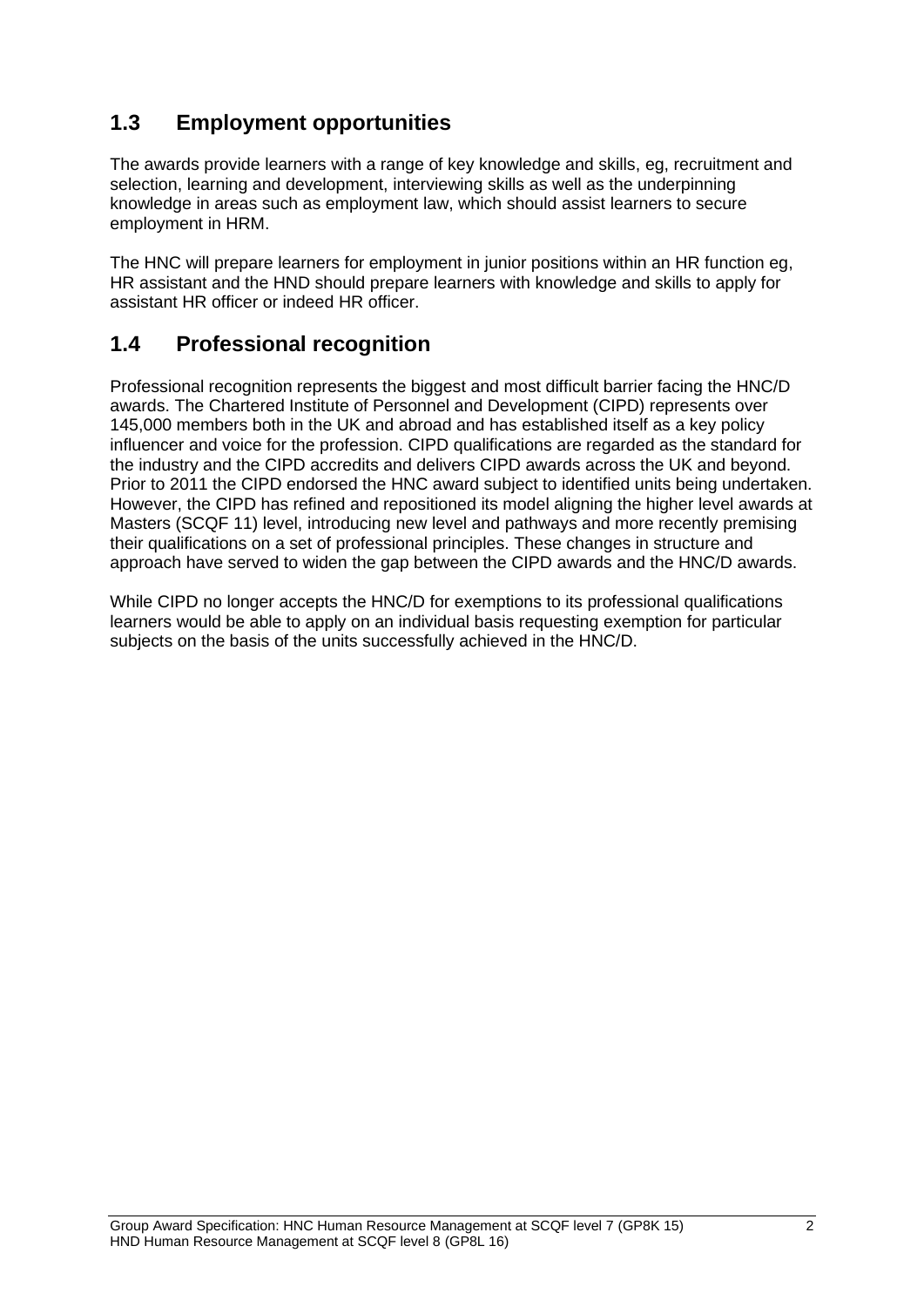# <span id="page-4-0"></span>**1.5 Progression opportunities**

The table below highlights opportunities for progression to and from the HNC/HND Human Resource Management:

| <b>SCQF</b><br>level | <b>NQ</b>                                                                | <b>HNC/HND/degree</b><br>programmes                                                                             | <b>SVQs/competence</b><br>qualifications/professional                                                                |
|----------------------|--------------------------------------------------------------------------|-----------------------------------------------------------------------------------------------------------------|----------------------------------------------------------------------------------------------------------------------|
| 11                   |                                                                          | <b>MSc Human Resource</b><br>Management                                                                         | body<br>CIPD Award, Certificate or<br>Diploma in Human Resource<br>Management (RQF level 7)<br><b>SVQ Management</b> |
| 10                   |                                                                          | <b>BA (Hons) Business</b><br><b>Management with HRM</b><br><b>BA (Hons) Human</b><br><b>Resource Management</b> |                                                                                                                      |
| 9                    |                                                                          | <b>BA Human Resource</b><br>Management<br><b>BA Business</b><br><b>Management with HRM</b>                      | CIPD Award, Certificate or<br>Diploma in Human Resource<br>Management (RQF level 5)<br><b>SVQ Management</b>         |
| 8                    |                                                                          | <b>HND Human Resource</b><br><b>Management</b><br><b>HND Business</b><br>Diploma in Management                  | CIPD Award, Certificate or<br>Diploma in Human Resource<br>Management (RQF level 5)                                  |
| $\overline{7}$       |                                                                          | <b>HNC Human Resource</b><br><b>Management</b>                                                                  | <b>SVQ Management</b>                                                                                                |
| 6                    | <b>Higher Business</b><br>Management                                     |                                                                                                                 | SVQ Team Leading                                                                                                     |
| 5                    | <b>NC Business</b><br><b>National 5</b><br><b>Business</b><br>Management |                                                                                                                 |                                                                                                                      |
| 4                    | <b>NC Business</b>                                                       |                                                                                                                 |                                                                                                                      |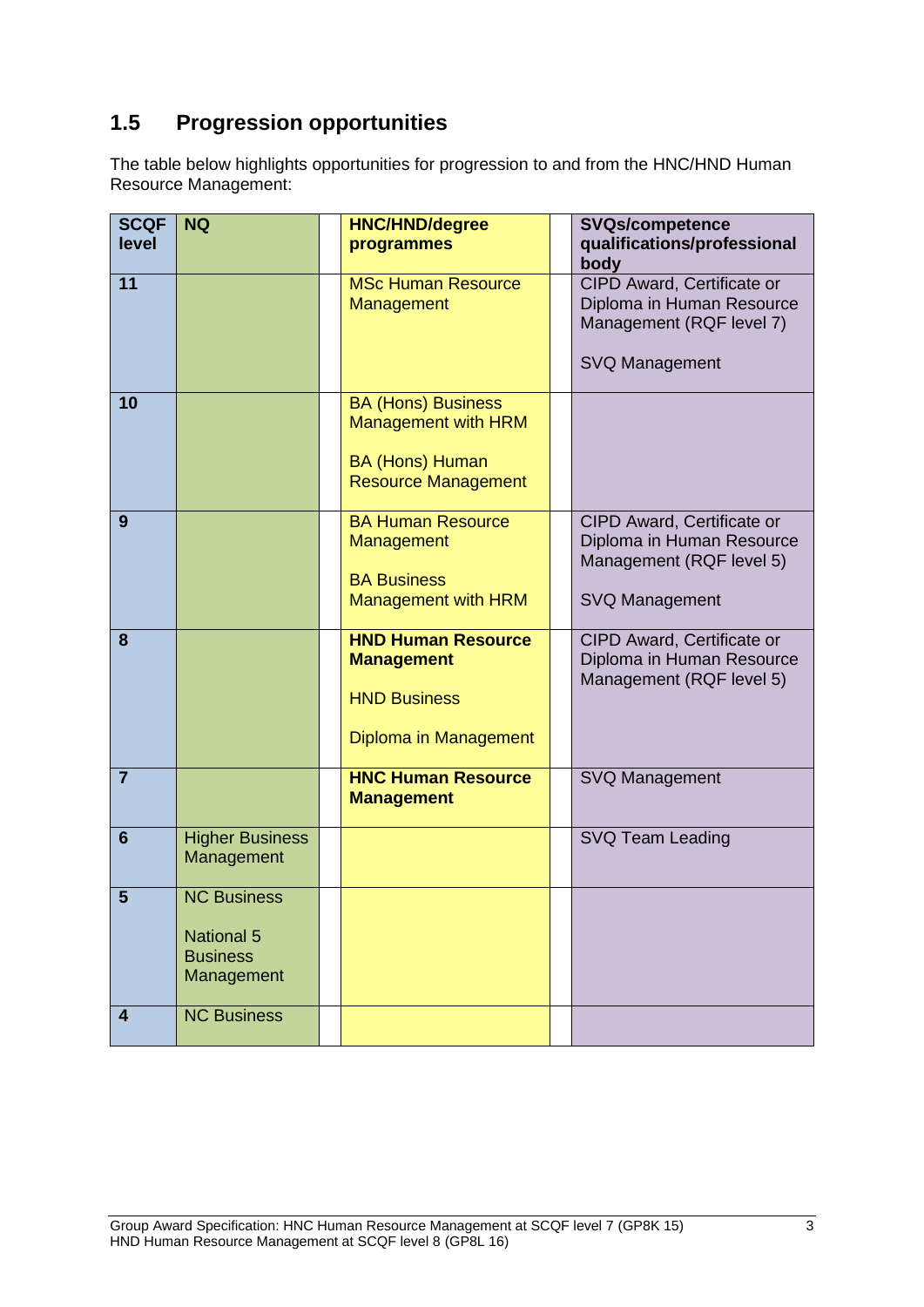# <span id="page-5-0"></span>**2 Qualification structure**

### <span id="page-5-1"></span>**2.1 Structure HNC Human Resource Management**

The HNC Human Resource Management will be achieved on completion 12 SQA credits/96 SCQF credit points. This will be made up of 8 mandatory SQA credits/64 SCQF credits points and 4 optional SQA credits/32 SCQF credits points.

| 4 code | 2 code | <b>Unit titles</b>                                           | <b>SQA</b><br>credit | <b>SCQF</b><br>credit<br>points | <b>SCQF</b><br>level |
|--------|--------|--------------------------------------------------------------|----------------------|---------------------------------|----------------------|
| J2FH   | 34     | Human Resource Management:<br>Introduction                   |                      | 8                               |                      |
| J2FJ   | 34     | Individual Employment Relations: Law and<br>Practice         | $\mathcal{P}$        | 16                              |                      |
| J2FK   | 34     | Interviewing: Skills and Practice                            |                      | 8                               |                      |
| J2FL   | 34     | Human Resource Management: The<br><b>Business Context</b>    |                      | 8                               |                      |
| J2FR   | 34     | <b>CPD: Professional Practice</b>                            |                      | 8                               |                      |
| J2FS   | 34     | Recruitment, Selection and Induction                         |                      | 8                               |                      |
| J2HF   | 34     | <b>HNC Human Resource Management</b><br><b>Graded Unit 1</b> |                      | 8                               |                      |
|        |        | <b>Total mandatory SQA credits required</b>                  | 8                    |                                 |                      |

### **Mandatory units — 8 SQA/64 SCQF credits**

### **Optional units — 4 SQA/32 SCQF credit points**

| 4 code      | 2 code | <b>Unit titles</b>                                                                       | <b>SQA</b><br>credit    | <b>SCQF</b><br>credit<br>points | <b>SCQF</b><br>level |
|-------------|--------|------------------------------------------------------------------------------------------|-------------------------|---------------------------------|----------------------|
| J2FY        | 34     | Human Resource Management: An<br>Introduction to Finance                                 |                         | 8                               | 7                    |
| DN3H        | 34     | Learning and Development: An<br>Introduction                                             | $\overline{2}$          | 16                              | $\overline{7}$       |
| <b>F69L</b> | 34     | <b>Communication: Presenting Complex</b><br><b>Communication for Vocational Purposes</b> | 1                       | 8                               | $\overline{7}$       |
| <b>HH85</b> | 35     | <b>Presentation Skills</b>                                                               | 1                       | 8                               | 8                    |
| HJ4W        | 34     | <b>Work Placement</b>                                                                    | 1                       | 8                               | $\overline{7}$       |
| J4DL        | $34*$  | Managing People and Organisations                                                        | 2                       | 16                              | $\overline{7}$       |
| <b>H4J9</b> | 34     | Payroll                                                                                  | 1                       | 8                               | $\overline{7}$       |
| J1BW        | 35     | <b>Behavioural Skills for Business</b>                                                   | 1                       | 8                               | 8                    |
|             |        | IT units - learners can select one unit from the following:                              |                         |                                 |                      |
| <b>FG69</b> | 33     | IT in Business - Word Processing,<br>Spreadsheets and Databases: An<br>Introduction      | 1                       | 8                               | 6                    |
| <b>HH82</b> | 34     | Digital Technologies for Administrators                                                  | 1                       | 8                               | $\overline{7}$       |
| D75X        | 34     | Information Technology: Applications<br>Software 1                                       | 1                       | 8                               | $\overline{7}$       |
| D7CY        | 35     | Information Technology: Applications<br>Software 2                                       | 1                       | 8                               | 8                    |
| D85F        | 34     | <b>Using Software Applications Packages</b>                                              | 1                       | 8                               | $\overline{7}$       |
| <b>HH83</b> | 34     | IT in Business - Spreadsheets                                                            | 1                       | 8                               | $\overline{7}$       |
| F84X        | 34     | IT in Business - Databases                                                               | 1                       | 8                               | $\overline{7}$       |
|             |        | <b>Total optional SQA credits required</b>                                               | $\overline{\mathbf{4}}$ |                                 |                      |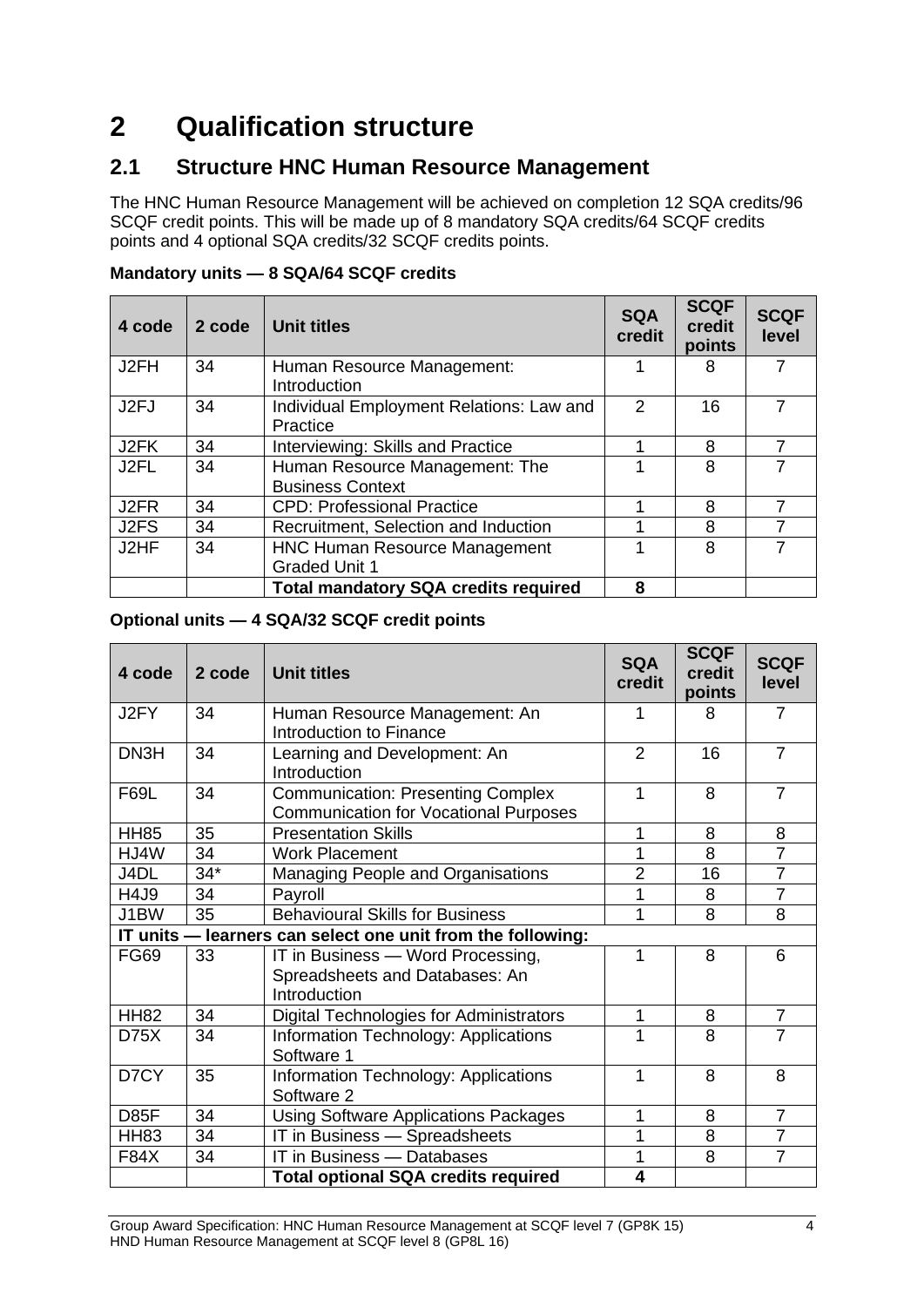## <span id="page-6-0"></span>**2.2 Structure HND Human Resource Management**

The HND Human Resource Management will be achieved on completion 30 SQA credits/240 SCQF credit points. This will be made up of the 20 mandatory SQA credits/160 SCQF credits and 10 optional SQA credits/80 SCQF credits.

| 4 code            | 2 code | <b>Unit titles</b>                                           | <b>SQA</b><br>credit | <b>SCQF</b><br>credit<br>points | <b>SCQF</b><br>level |
|-------------------|--------|--------------------------------------------------------------|----------------------|---------------------------------|----------------------|
| J2FH              | 34     | Human Resource Management :<br>Introduction                  |                      | 8                               | $\overline{7}$       |
| J <sub>2FJ</sub>  | 34     | Individual Employment Relations: Law and<br>Practice         | $\overline{2}$       | 16                              | $\overline{7}$       |
| J2FK              | 34     | Interviewing: Skills and Practice                            | 1                    | 8                               | $\overline{7}$       |
| J2FL              | 34     | Human Resource Management: the<br><b>Business Context</b>    | 1                    | 8                               | $\overline{7}$       |
| J2FR              | 34     | <b>CPD: Professional Practice</b>                            | 1                    | 8                               | $\overline{7}$       |
| J2FS              | 34     | Recruitment, Selection and Induction                         | 1                    | 8                               | $\overline{7}$       |
| J2HF              | 34     | <b>HNC Human Resource Management</b><br><b>Graded Unit 1</b> |                      | $\overline{8}$                  | $\overline{7}$       |
| J2FT              | 34     | Collective Employment Relations: Law and<br>Practice         | 1                    | 8                               | $\overline{7}$       |
| H <sub>1</sub> XV | 35     | Research Methods in Human Resource<br>Management             | 1                    | 8                               | 8                    |
| J2FV              | 35     | <b>Employee Resourcing and Talent</b><br>Management          | $\overline{2}$       | 16                              | 8                    |
| DN3H              | 34     | Learning and Development: An<br>Introduction                 | $\overline{2}$       | 16                              | $\overline{7}$       |
| J1BW              | 35     | <b>Behavioural Skills for Business</b>                       | 1                    | 8                               | 8                    |
| <b>F7J7</b>       | 35     | <b>Business Culture and Strategy</b>                         | $\overline{2}$       | 16                              | 8                    |
| J2FY              | 34     | Human Resource Management: An<br>Introduction to Finance     |                      | 8                               | $\overline{7}$       |
| J2HG              | 35     | <b>HND Human Resource Management</b><br><b>Graded Unit 2</b> | $\overline{2}$       | 16                              | 8                    |
|                   |        | <b>Total mandatory SQA credits required</b>                  | 20                   |                                 |                      |

### **Mandatory units — 20 SQA/160 SCQF credit points**

### **Optional units — 10 SQA/80 SCQF credit points**

| 4 code            | 2 code | <b>Unit titles</b>                                                                       | <b>SQA</b><br><b>Credit</b> | <b>SCQF</b><br>credit<br>points | <b>SCQF</b><br>level |
|-------------------|--------|------------------------------------------------------------------------------------------|-----------------------------|---------------------------------|----------------------|
| <b>F69L</b>       | 34     | <b>Communication: Presenting Complex</b><br><b>Communication for Vocational Purposes</b> |                             | 8                               |                      |
| H4J9              | 34     | Payroll                                                                                  |                             | 8                               |                      |
| J4DL              | $34*$  | Managing People and Organisations                                                        | 2                           | 16                              |                      |
| H <sub>1</sub> XT | 35     | Human Resource Management: The<br><b>International Context</b>                           |                             | 8                               | 8                    |
| H <sub>1</sub> XR | 35     | Human Resource Management:<br>Performance Management                                     |                             | 8                               | 8                    |
| DN7H              | 35     | Human Resource Management: Employee<br>Reward                                            |                             | 8                               | 8                    |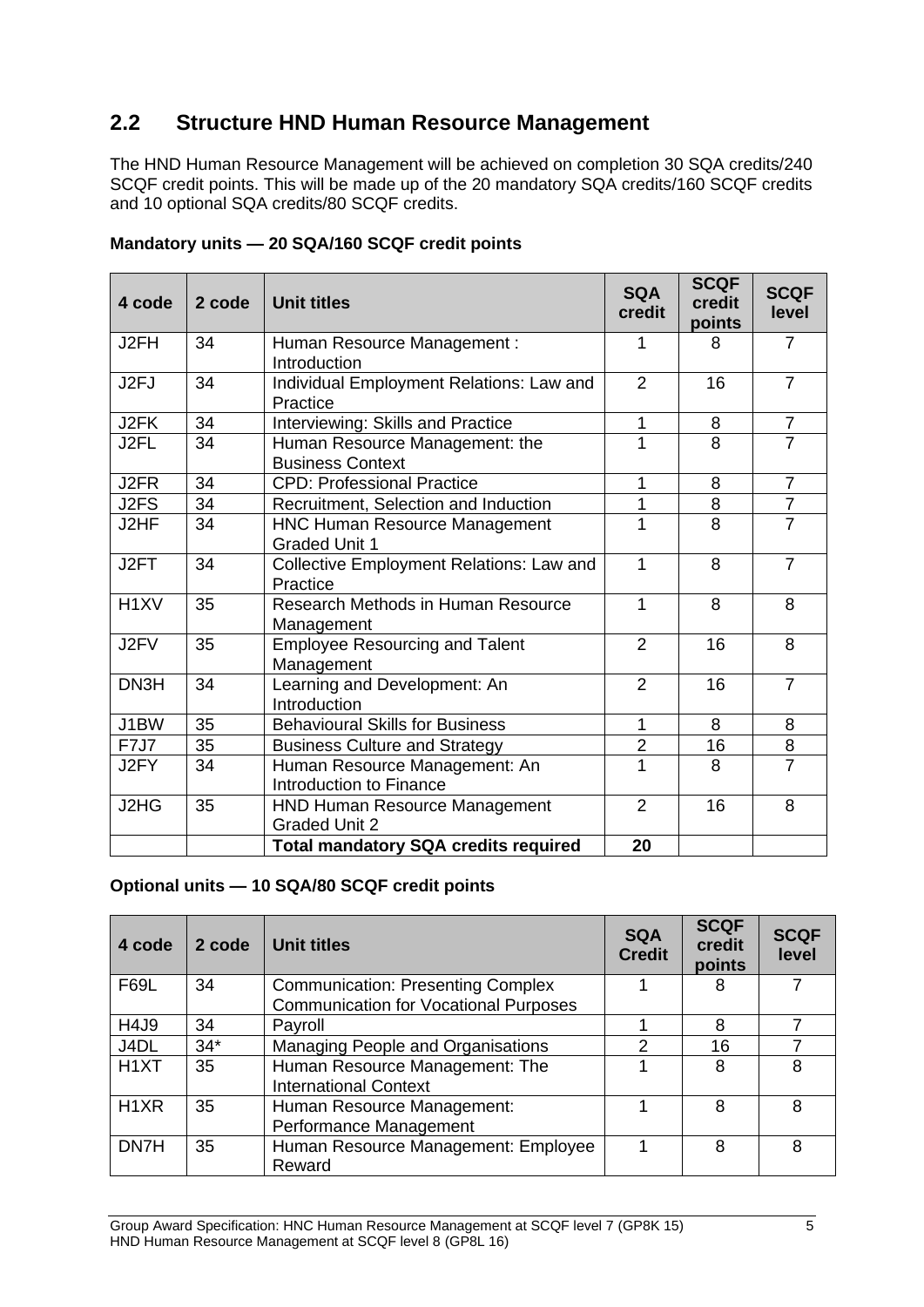| 4 code            | 2 code | <b>Unit titles</b>                                                                  | <b>SQA</b><br><b>Credit</b> | <b>SCQF</b><br>credit<br>points | <b>SCQF</b><br>level |
|-------------------|--------|-------------------------------------------------------------------------------------|-----------------------------|---------------------------------|----------------------|
| H <sub>1</sub> XP | 35     | Human Resource Management:<br><b>Supporting Organisational Change</b>               |                             | 8                               | 8                    |
| DN7E              | 35     | Human Resource Management: Employee<br><b>Relationship Management</b>               |                             | 8                               | 8                    |
| <b>HH85</b>       | 35     | <b>Presentation Skills</b>                                                          | 1                           | 8                               | 8                    |
| J2JX              | 35     | Applying Interpersonal Communication<br>Theory                                      |                             | 8                               | 8                    |
| <b>DE0Y</b>       | 35     | E-learning: Production: Project<br>Management for Content Production                |                             | 8                               | 8                    |
| HJ4W              | 34     | <b>Work Placement</b>                                                               | 1                           | 8                               | $\overline{7}$       |
|                   |        | IT units - learners can select one unit from the following:                         |                             |                                 |                      |
| <b>FG69</b>       | 33     | IT in Business - Word Processing,<br>Spreadsheets and Databases: An<br>Introduction | 1                           | 8                               | 6                    |
| <b>HH82</b>       | 34     | <b>Digital Technologies for Administrators</b>                                      | 1                           | 8                               | $\overline{7}$       |
| D75X              | 34     | Information Technology: Applications<br>Software 1                                  |                             | 8                               | 7                    |
| D7CY              | 35     | Information Technology: Applications<br>Software 2                                  | 1                           | 8                               | 8                    |
| <b>D85F</b>       | 34     | <b>Using Software Applications Packages</b>                                         | 1                           | 8                               | $\overline{7}$       |
| <b>HH83</b>       | 34     | IT in Business - Spreadsheets                                                       |                             | 8                               | $\overline{7}$       |
| <b>F84X</b>       | 34     | IT in Business - Databases                                                          |                             | 8                               | $\overline{7}$       |
|                   |        | <b>Total SQA credits required</b>                                                   | 10                          |                                 |                      |

# <span id="page-7-0"></span>**3 Aims of the qualifications**

The principle aim of these revised HNC/D Human Resource Management awards is to provide the knowledge and skills required of a contemporary human resource management specialist. This aim being to build and develop the practical application of human resource management functions that allows HRM specialists to deal effectively with their everyday tasks in ever changing environments.

## <span id="page-7-1"></span>**3.1 General aims of the qualifications**

The HNC and HND Human Resource Management have a range of broad aims that are generally applicable to all equivalent Higher Education qualifications. Some of these general aims are:

- Develop knowledge and skills such as planning, analysing and synthesizing
- Develop employment skills and enhance employment prospects
- ◆ Enable progression within the SCQF
- ◆ Develop study and research skills
- Develop transferable skills/Core Skills
- Provide academic stimulus and challenge and foster an enjoyment of the subject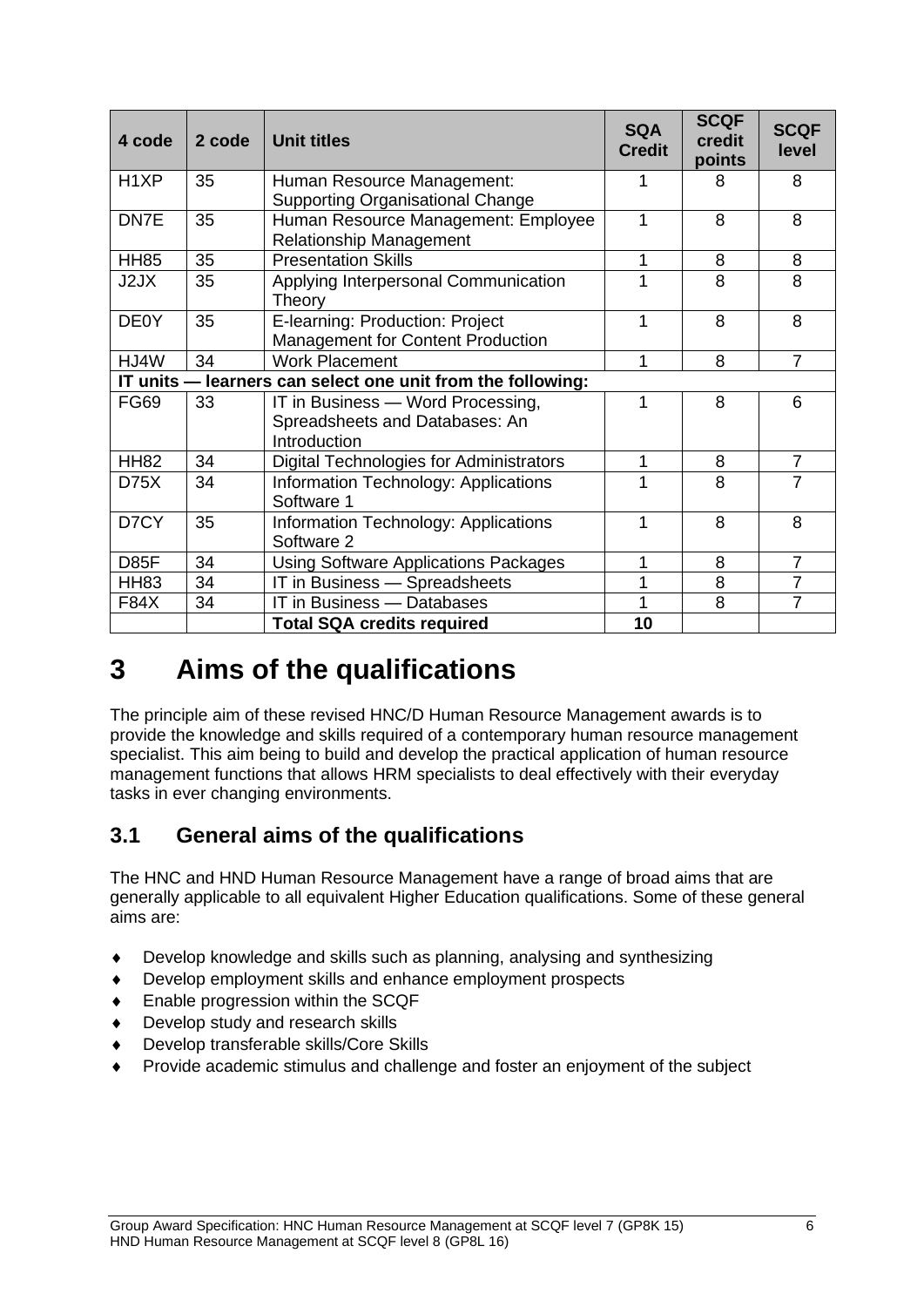## <span id="page-8-0"></span>**3.2 Specific aims of the qualifications**

The specific aims of the HNC Human Resource Management are to:

- 1 Enable learners to develop knowledge and understanding of the operational areas of **HRM**
- 2 Develop learners' skills, knowledge and understanding of practical and administrative areas of HRM as preparation for employment at an appropriate level
- 3 Develop a range of core and transferable skills essential within HRM
- 4 Prepare learners for progression to further studies in HRM or related disciplines

The specific aims of the HND Human Resource Management are to:

- 5 Enable learners to develop skills and knowledge in a wider range and complexity of HRM issues
- 6 Develop learners' skills, knowledge, understanding and application of main theories and more complex issues of HRM as preparation for employment at an appropriate level
- 7 Provide opportunities to enhance the core capabilities and behaviours needed for a successful career in human resource management
- 8 Develop a range of core and transferable skills essential for research and evaluation within HRM
- 9 Prepare learners for progression to further study in HRM at university or with a professional body

### <span id="page-8-1"></span>**3.3 Graded units**

The graded units are designed to assess the learner's ability to retain the knowledge and/or skills gained in the units of the group awards, to grade the learner's achievement and to meet the key aims of the group awards.

The graded units for the HNC and the HND in HRM are project-based. They are investigations that are designed to reflect the skills required in planning, developing and evaluating projects and are suited for learners entering the various career paths in HRM and therefore meet the aims of both awards.

As required by the HN Design Principles, HNC and HND Human Resource Management contain two graded units, which learners must achieve, ie:

- For the HNC Award, learners must achieve *Human Resource Management: Graded Unit 1* which is one single credit Graded Unit at SCQF level 7.
- For the HND Award, learners must achieve *Human Resource Management: Graded Unit 2* which is a double credit Graded Unit at SCQF level 8, together with the *Human Resource Management: Graded Unit 1* from the HNC award.

These graded units are revised versions of the previous graded units.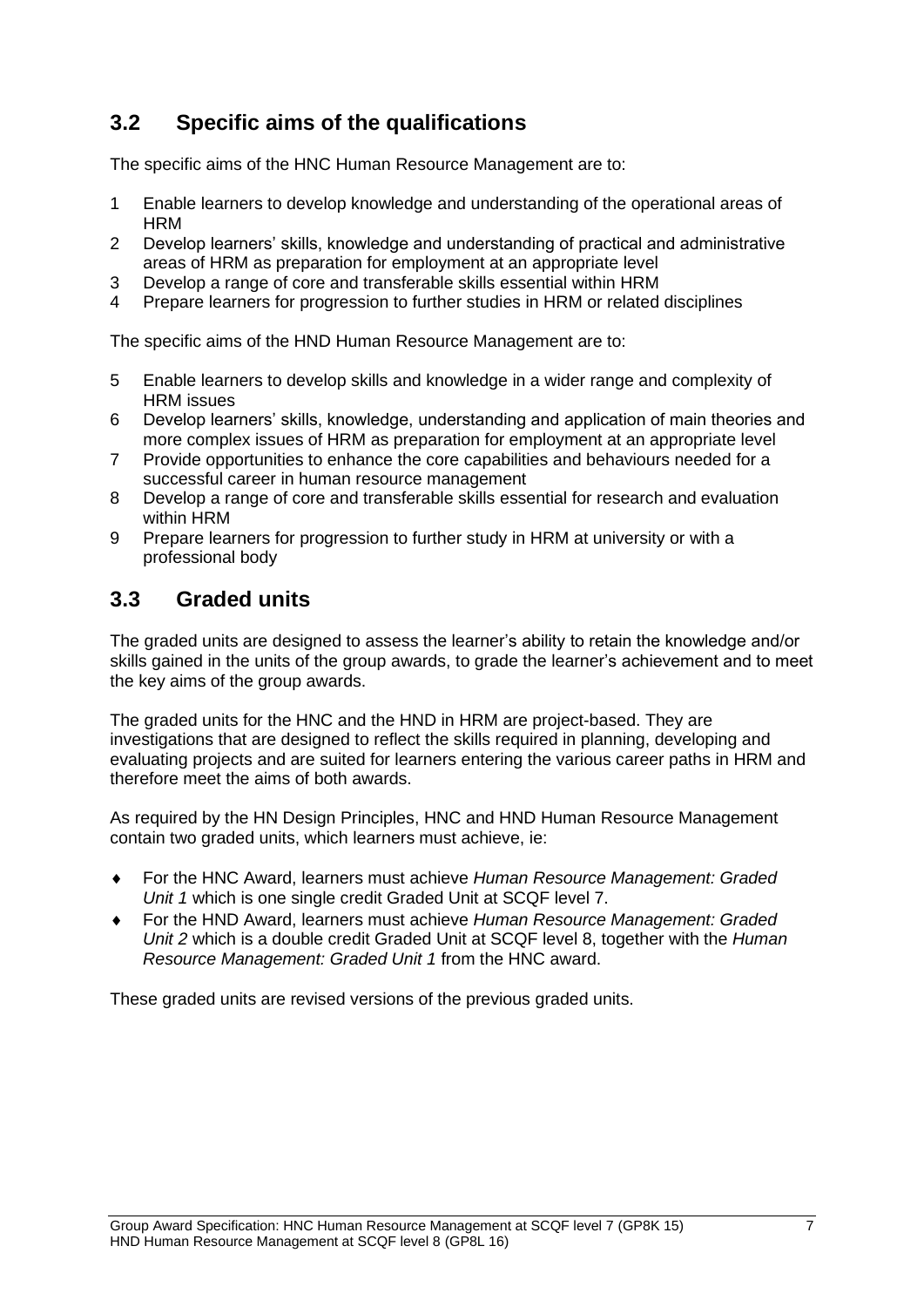# <span id="page-9-0"></span>**4 Recommended entry to the qualifications**

Entry to the HNC and HND in HRM is at the discretion of the centre. The following information on prior knowledge, skills, experience or qualifications that provide suitable preparation for this qualification has been provided for guidance by the Qualification Design Team.

For entry to the HNC Human Resource Management, learners would benefit from having attained the skills, knowledge and understanding required by one or more of the following or equivalent qualifications and/or experience:

The benchmark for entry to this award has been taken as SCQF level 5 for all Core Skills except *Numeracy* which is set at SCQF level 4. The awards are designed to develop all Core Skills towards SCQF levels 5 and 6 as appropriate.

In addition centres may wish to specify:

- Any relevant Scottish Group Award at SCQF level 5 or SCQF level 6
- Any two relevant National Courses at SCQF level 6 together with three at SCQF level 5 or above
- An SVQ in a relevant area at SCQF level 5 or 6

Mature learners with no qualifications but with suitable workplace experience and/or and skills may be accepted.

### **Entry to the HND Human Resource Management**

In order to achieve the HND in Human Resource Management, learners must gain a total of 30 SQA credits from the appropriate parts of the award structure. Access to the HND in HRM typically varies between a requirement to have a minimum of between 12 and 15 credits, usually including all of the HNC Human Resource Management mandatory units.

## <span id="page-9-1"></span>**4.1 Core Skills entry profile**

The Core Skill entry profile provides a summary of the associated assessment activities that exemplify why a particular level has been recommended for this qualification. The information would be used to identify if additional learning support needs to be put in place for learners whose Core Skills profile is below the recommended entry level or whether learners should be encouraged to do an alternative level or learning programme.

| <b>Core Skill</b> | <b>Recommended</b><br><b>SCQF entry</b><br>profile | <b>Associated assessment activities</b>                                                                                                                                        |
|-------------------|----------------------------------------------------|--------------------------------------------------------------------------------------------------------------------------------------------------------------------------------|
| Communication     | 5                                                  | Written papers, reports, projects and<br>presentations (oral and written) to<br>questions and case studies based on<br>non-routine and complex business<br>problems/scenarios. |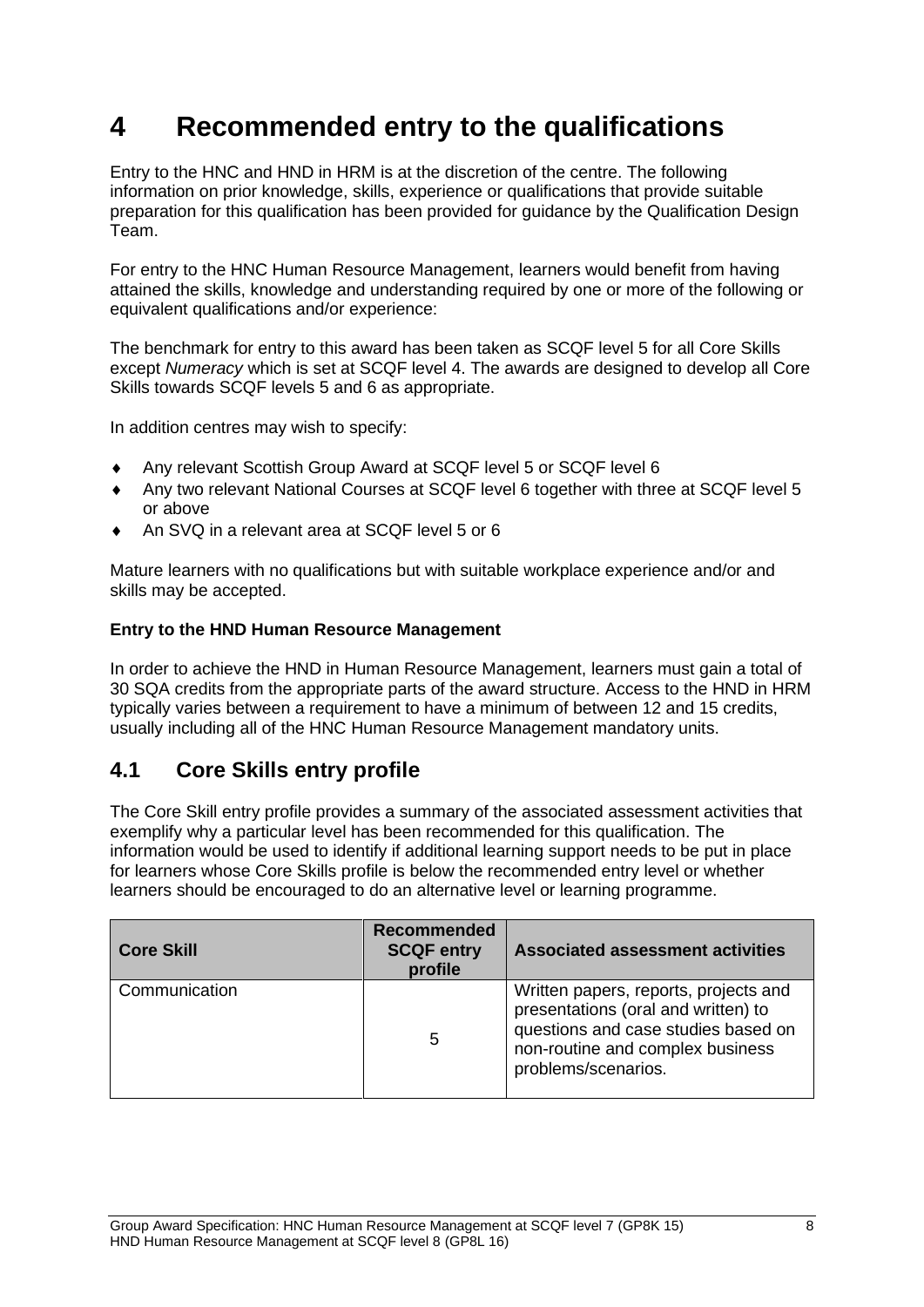| <b>Core Skill</b>                                           | <b>Recommended</b><br><b>SCQF entry</b><br>profile | <b>Associated assessment activities</b>                                                                                                                                                                                                                                                                                      |
|-------------------------------------------------------------|----------------------------------------------------|------------------------------------------------------------------------------------------------------------------------------------------------------------------------------------------------------------------------------------------------------------------------------------------------------------------------------|
| Numeracy                                                    | 4                                                  | Understand, present and interpret a<br>range of statistical, graphical and<br>financial information particularly in<br>Human Resource Management: An<br>Introduction to Finance and the<br>Business Culture and Strategy units.                                                                                              |
| Information and<br><b>Communication Technology</b><br>(ICT) | 5                                                  | Use and application of standard ICT<br>packages eg, Google Docs, Microsoft<br>Office, Sage in order to research,<br>interpret and present financial and<br>numerical data particularly in the<br>Human Resource Management: An<br>Introduction to Finance and the<br>Research Methods in Human<br>Resource Management units. |
| Problem Solving                                             | 5                                                  | Problem solving is fundamental<br>across a number of units and is<br>embedded within the graded units.                                                                                                                                                                                                                       |
| <b>Working with Others</b>                                  | 5                                                  | Learners will demonstrate a high level<br>of autonomy across all units and will<br>also have to demonstrate their ability<br>to connect with colleagues and this is<br>specifically addressed in the<br>Interviewing: Skills and Practice and<br>Recruitment, Selection and Induction<br>units.                              |

# <span id="page-10-0"></span>**5 Additional benefits of the qualification in meeting employer needs**

This qualification was designed to meet a specific purpose and what follows are details on how that purpose has been met through mapping of the units to the aims of the qualification. Through meeting the aims, additional value has been achieved by linking the unit standards with those defined in national occupational standards and/or trade/professional body requirements. In addition, significant opportunities exist for learners to develop the more generic skill, known as Core Skills through doing this qualification.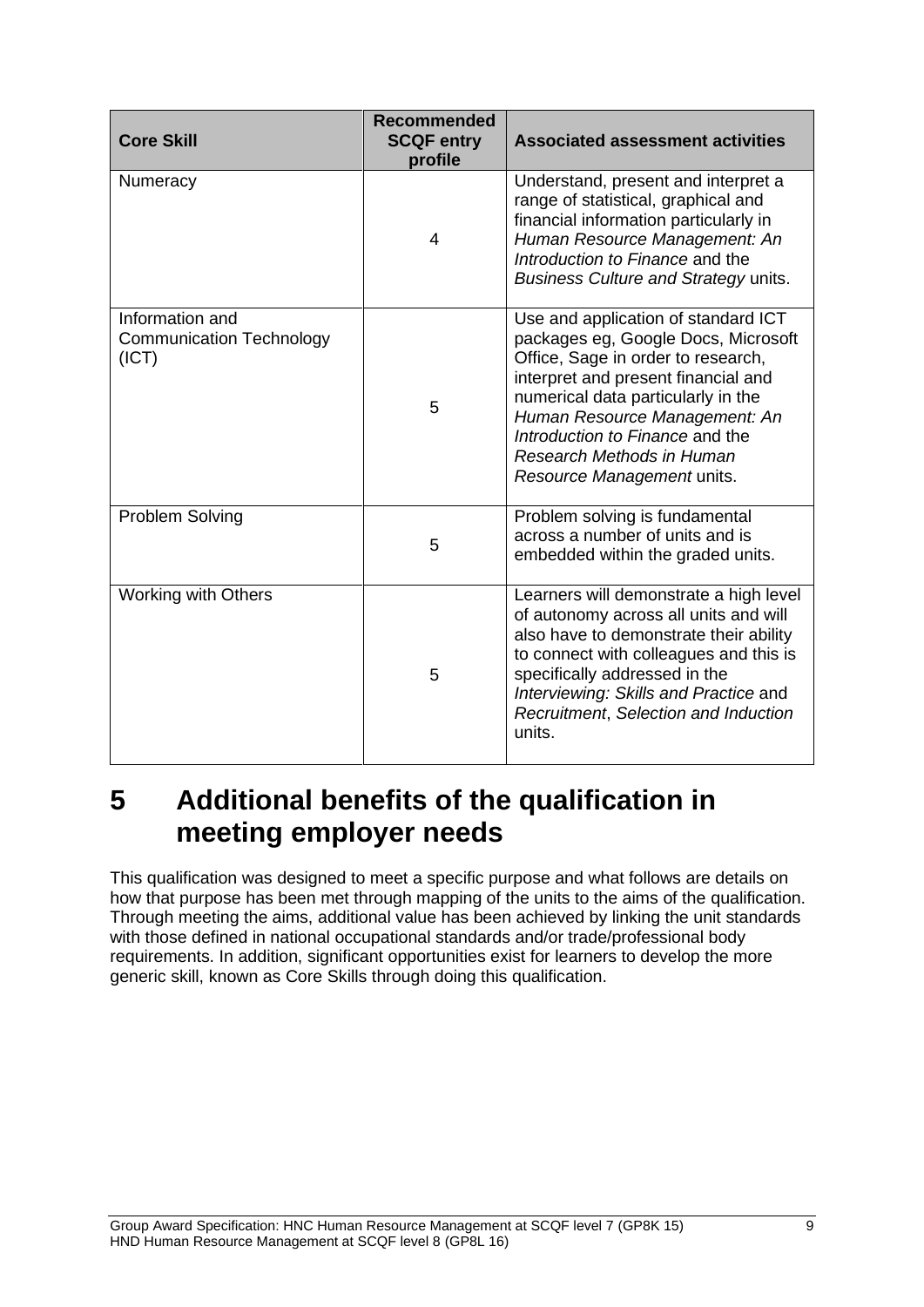## **5.1 Mapping of qualification aims to mandatory units**

The general aims of the HNC/HND Human Resource Management are covered by all units.

| Code           | Unit title                                        | Specific aims of the HNC Human Resource Management |  |  |  |  |  |
|----------------|---------------------------------------------------|----------------------------------------------------|--|--|--|--|--|
|                |                                                   |                                                    |  |  |  |  |  |
| <b>J2FH 34</b> | Human Resource Management: Introduction           |                                                    |  |  |  |  |  |
| J2FJ 34        | Individual Employment Relations: Law and Practice |                                                    |  |  |  |  |  |
| <b>J2FK 34</b> | Interviewing: Skills and Practice                 |                                                    |  |  |  |  |  |
| <b>J2FL 34</b> | Human Resource Management: The Business Context   |                                                    |  |  |  |  |  |
| <b>J2FR 34</b> | <b>CPD: Professional Practice</b>                 |                                                    |  |  |  |  |  |
| <b>J2FS 34</b> | Recruitment, Selection and Induction              |                                                    |  |  |  |  |  |
| <b>J2HF 34</b> | HNC Human Resource Management Graded Unit 1       |                                                    |  |  |  |  |  |

The specific aims of the HNC Human Resource Management are to:

- 1 Enable learners to develop knowledge and understanding of the operational areas of HRM
- 2 Develop learners' skills, knowledge and understanding of practical and administrative areas of HRM as preparation for employment at an appropriate level
- <span id="page-11-0"></span>3 Develop a range of core and transferable skills essential within HRM
- 4 Prepare learners for progression to further studies in HRM or related disciplines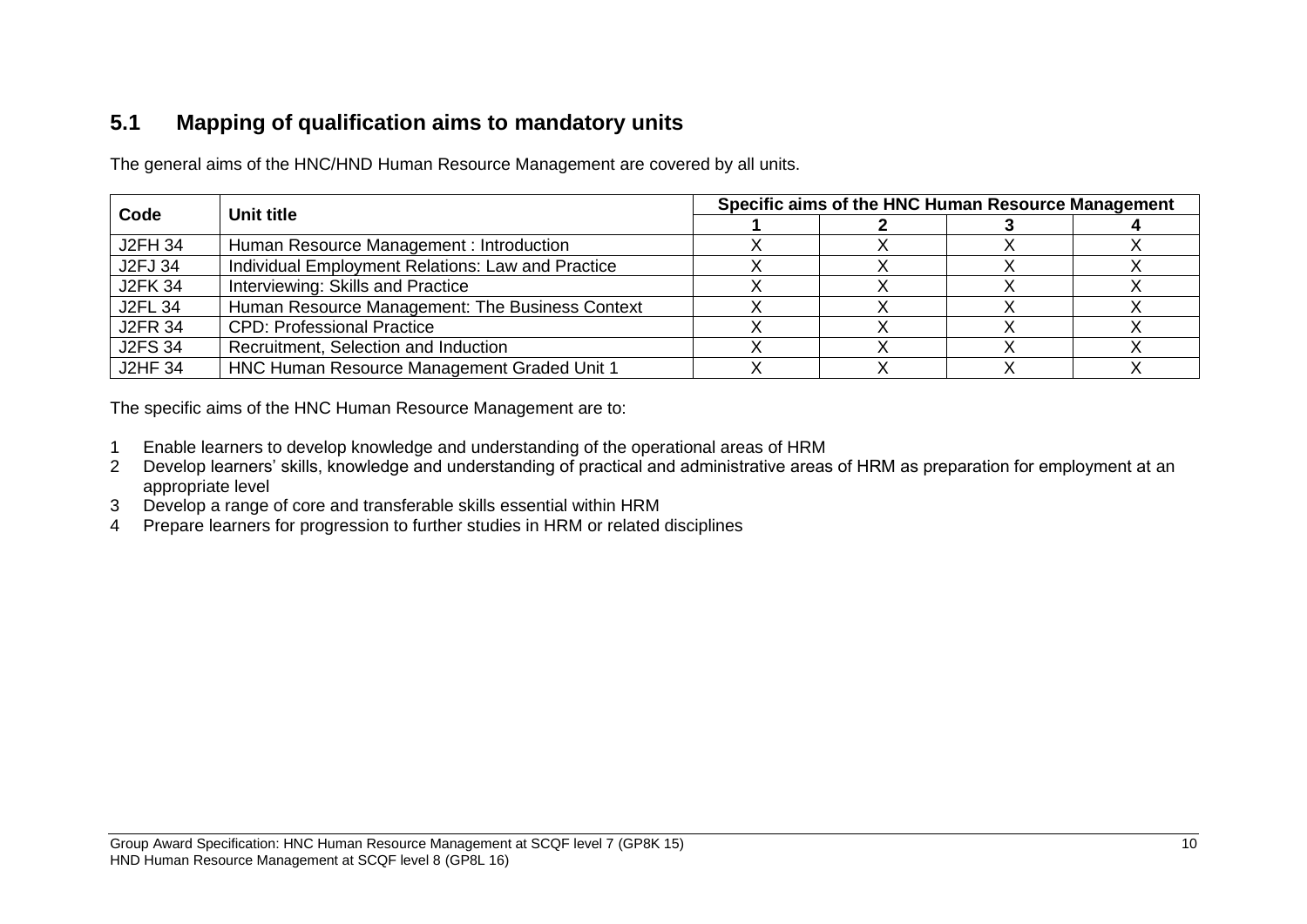| Code           | Unit title                                               |  | Specific aims of the HND Human Resource Management |  |  |  |  |  |
|----------------|----------------------------------------------------------|--|----------------------------------------------------|--|--|--|--|--|
|                |                                                          |  |                                                    |  |  |  |  |  |
| <b>J2FT 34</b> | <b>Collective Employment Relations: Law and Practice</b> |  |                                                    |  |  |  |  |  |
| <b>H1XV 35</b> | Research Methods in Human Resource Management            |  |                                                    |  |  |  |  |  |
| <b>J2FV 35</b> | <b>Employee Resourcing and Talent Management</b>         |  |                                                    |  |  |  |  |  |
| <b>DN3H 34</b> | Learning and Development: An Introduction                |  |                                                    |  |  |  |  |  |
| J1BW 35        | <b>Behavioural Skills for Business</b>                   |  |                                                    |  |  |  |  |  |
| F7J7 35        | <b>Business Culture and Strategy</b>                     |  |                                                    |  |  |  |  |  |
| <b>J2FY 34</b> | Human Resource Management: An Introduction to Finance    |  |                                                    |  |  |  |  |  |
| <b>J2HG 35</b> | HND Human Resource Management Graded Unit 2              |  |                                                    |  |  |  |  |  |

The specific aims of the HND Human Resource Management are to:

- 5 Enable learners to develop skills and knowledge in a wider range and complexity of HRM issues
- 6 Develop learners' skills, knowledge, understanding and application of main theories and more complex issues of HRM as preparation for employment at an appropriate level
- 7 Provide opportunities to enhance the core capabilities and behaviours needed for a successful career in human resource management
- 8 Develop a range of core and transferable skills essential for research and evaluation within HRM
- 9 Prepare learners for progression to further study in HRM at university or with a professional body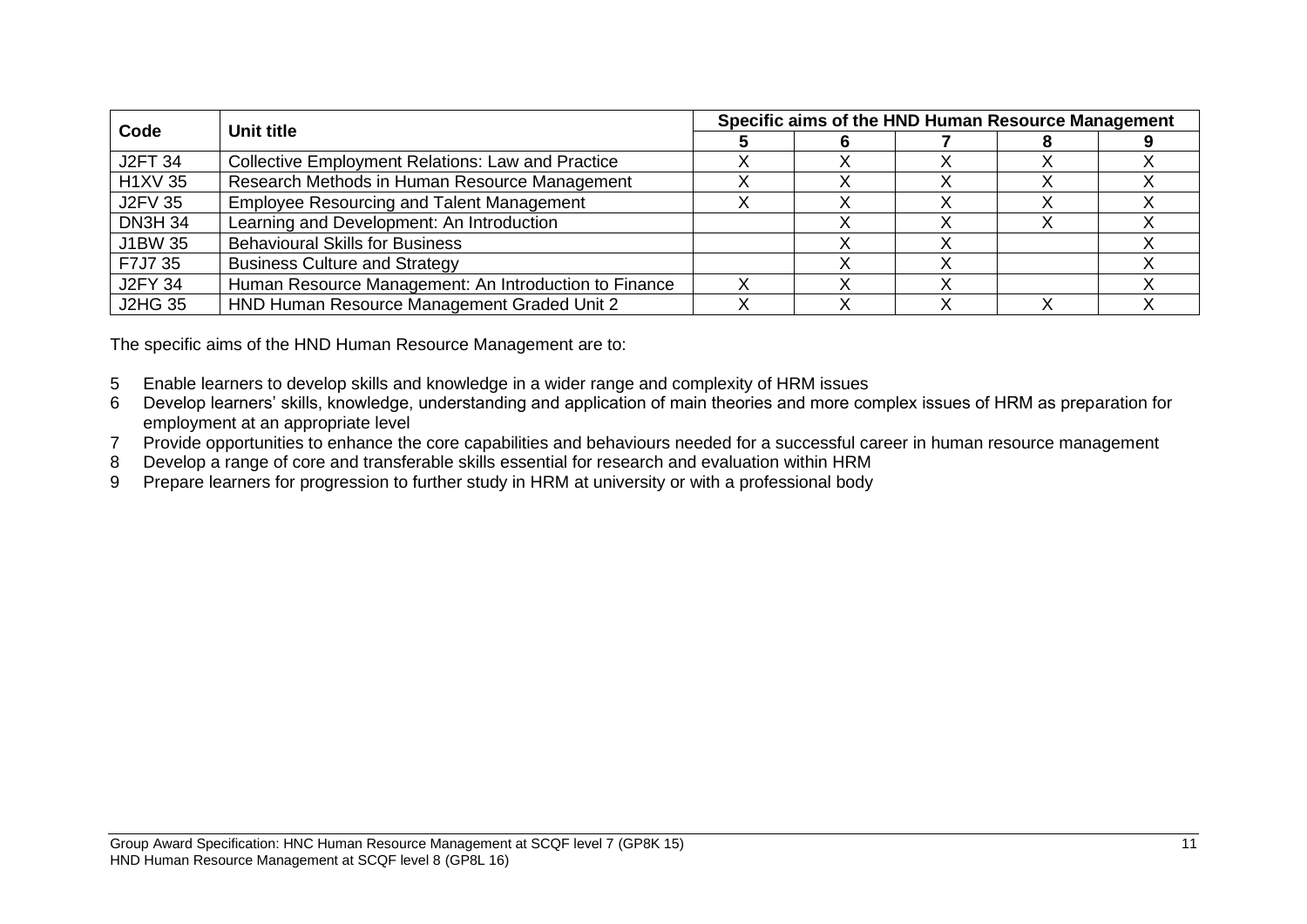## **5.2 Mapping of National Occupational Standards (NOS)**

The table below provides a mapping of the HNC/HND mandatory units to the National Occupational Standards (NOS) for Human Resource Management. These NOS were developed by Skills CFA, the government recognised standards setting body for HRM.

<span id="page-13-0"></span>

| Code           | <b>Unit title</b>                                        | <b>NOS code and title</b>                                  |
|----------------|----------------------------------------------------------|------------------------------------------------------------|
| <b>J2FH 34</b> | Human Resource Management : Introduction                 | CFAHR1 - Implement and evaluate an HR strategy             |
|                |                                                          | CFAHR6 - Develop HR policies                               |
|                |                                                          | CFAHR14 - Plan the structure and design of the HR function |
|                |                                                          | CIPD 3HRC - Understanding organisations and the role of HR |
| J2FJ 34        | Individual Employment Relations: Law and Practice        | CFAHR11 - Plan and implement employee relations strategy   |
|                |                                                          | CFAHR6 - Develop HR policies                               |
|                |                                                          | CFAHR11 - Plan and implement employee relations strategy   |
|                |                                                          | CIPD 5EML - Employment law                                 |
| <b>J2FK 34</b> | Interviewing: Skills and Practice                        | CFAHR7 - Plan and deliver recruitment                      |
|                |                                                          | CFAREC6 - Assess jobseekers                                |
| <b>J2FL 34</b> | Human Resource Management: The Business Context          | CFAHR6 - Develop HR policies                               |
|                |                                                          | CIPD 5CHR - Business issues and the contexts of HR         |
| <b>J2FR 34</b> | <b>CPD: Professional Practice</b>                        | CIPD 5DVP — Developing professional practice               |
| <b>J2FS 34</b> | Recruitment, Selection and Induction                     | CFAHR7 - Plan and deliver recruitment                      |
|                |                                                          | CIPD 3CJA - Contributing to the process of job analysis    |
| <b>J2FT 34</b> | <b>Collective Employment Relations: Law and Practice</b> | CFAHR8 - Manage and facilitate people release              |
|                |                                                          | CAFHR12 - Deliver employment relations negotiations        |
|                |                                                          | CIPD 5EML - Employment law                                 |
| <b>H1XV 35</b> | Research Methods in Human Resource Management            | CFAHR1 - Implement and evaluate an HR strategy             |
| <b>J2FV 35</b> | <b>Employee Resourcing and Talent Management</b>         | CFAHR5 - Develop organisational talent                     |
|                |                                                          | CFAHR7 - Plan and deliver recruitment                      |
|                |                                                          | CFAREC1 — Develop a resourcing strategy                    |
|                |                                                          | CIPD 3RTO - Resourcing talent                              |
| <b>DN3H 34</b> | Learning and Development: An Introduction                | CIPD 3DEL - Delivering learning and development activities |
| J1BW 35        | <b>Behavioural Skills for Business</b>                   | CFAM&LBA3 - Lead your team                                 |
| F7J7 35        | <b>Business Culture and Strategy</b>                     | CFAM&LBA8 - Develop your organisation's values and culture |
| <b>J2FY 34</b> | Human Resource Management: An Introduction to Finance    | CAFHR14 - Plan the structure and design of the HR function |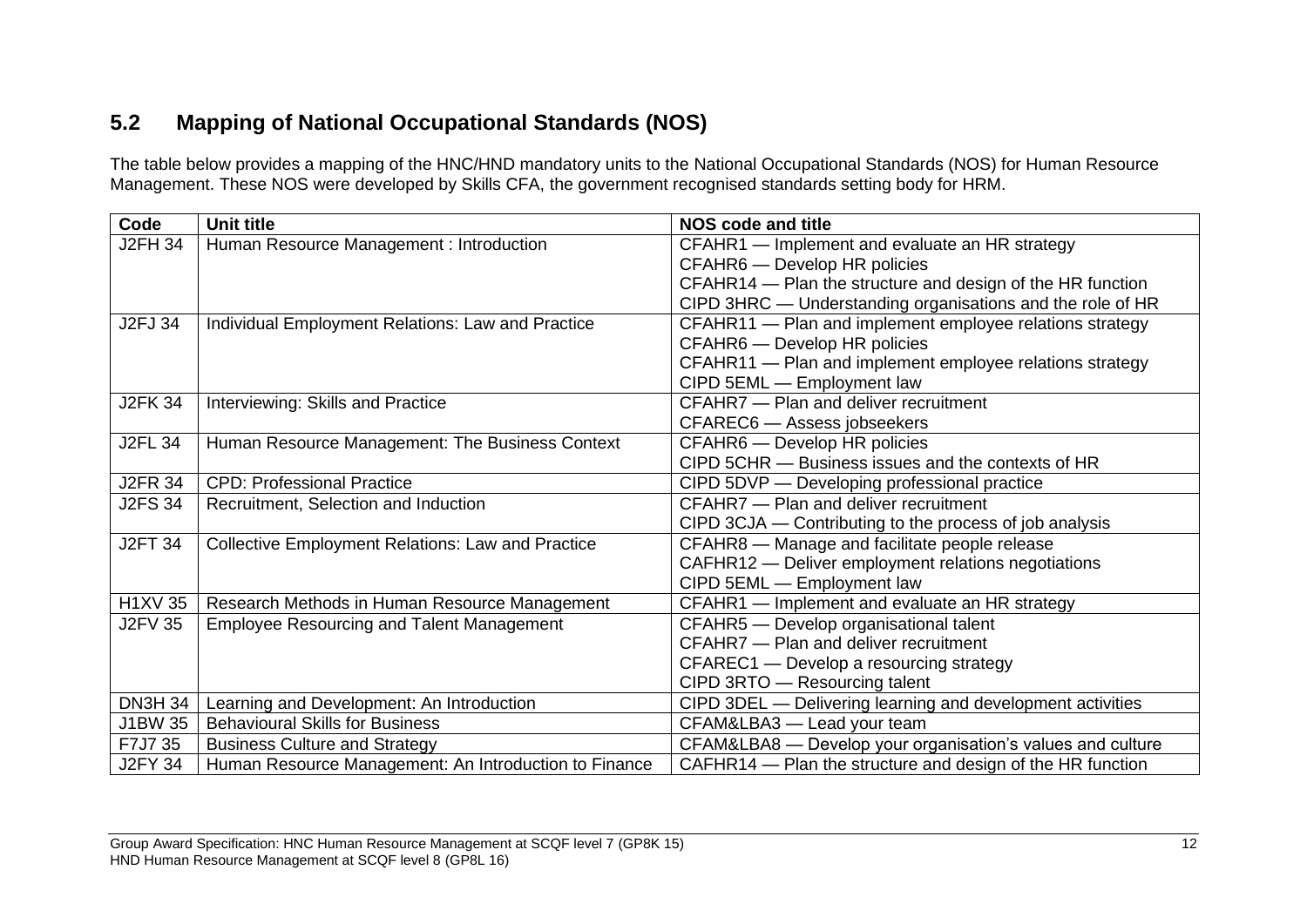# **5.3 Mapping of Core Skills development opportunities across the qualifications**

<span id="page-14-0"></span>

|                |                                                              |                         | Communication           |                | <b>Numeracy</b> |                                | <b>ICT</b>               |                                   | <b>Problem Solving</b>    |                            | <b>Working with</b><br><b>Others</b>  |                                          |                                           |
|----------------|--------------------------------------------------------------|-------------------------|-------------------------|----------------|-----------------|--------------------------------|--------------------------|-----------------------------------|---------------------------|----------------------------|---------------------------------------|------------------------------------------|-------------------------------------------|
| Unit code      | <b>Unit title</b>                                            | Written (Reading)       | Written (Writing)       | <b>Dral</b>    | Using Number    | Using Graphical<br>Information | Accessing<br>Information | Providing/Creating<br>Information | Critical Thinking         | Planning and<br>Organising | <u>ត្ត</u><br>Reviewing<br>Evaluating | Working<br>Co-operatively<br>with Others | Reviewing<br>Co-operative<br>Contribution |
| <b>J2FH 34</b> | Human Resource Management:<br>Introduction                   | X                       | X                       | X.             |                 |                                | X                        | X                                 | X                         |                            |                                       | X.                                       |                                           |
| <b>J2FJ 34</b> | Individual Employment Relations: Law and<br>Practice         | X                       | X                       | X.             |                 |                                | X                        | X                                 | X                         | X                          | X.                                    | $\mathsf{X}$                             | $\sf X$                                   |
| <b>J2FK 34</b> | Interviewing: Skills and Practice                            | X                       | X                       | X              |                 |                                | X                        | X                                 | X                         | X                          | X.                                    | X                                        | X                                         |
| <b>J2FL 34</b> | Human Resource Management: The<br><b>Business Context</b>    | Χ                       | X                       | X              |                 |                                | Χ                        | X                                 |                           |                            |                                       | X                                        | X                                         |
| <b>J2FR 34</b> | <b>CPD: Professional Practice</b>                            | X                       | X                       | $\overline{X}$ |                 |                                | X                        | X                                 | $\boldsymbol{\mathsf{X}}$ | X                          | X                                     | X                                        |                                           |
| <b>J2FS 34</b> | Recruitment, Selection and Induction                         | $\overline{X}$          | X                       | $\overline{X}$ |                 |                                | X                        | X                                 |                           | X                          | X                                     | Χ                                        | X                                         |
| <b>J2HF 34</b> | <b>HNC Human Resource Management</b><br><b>Graded Unit 1</b> | X                       | $\sf X$                 |                |                 |                                | X                        | X                                 | X                         | X                          | X.                                    | $\mathsf{X}$                             |                                           |
| <b>J2FT 34</b> | Collective Employment Relations: Law and<br>Practice         | X                       | X                       | X              |                 |                                | X                        | X                                 | X                         | $\mathsf{X}$               | X.                                    | X                                        |                                           |
| <b>H1XV 35</b> | Research Methods in Human Resource<br>Management             | X                       | X                       | $\mathsf{X}$   |                 |                                | X                        | X                                 | $\sf X$                   | $\sf X$                    | X.                                    |                                          |                                           |
| <b>J2FV 35</b> | <b>Employee Resourcing and Talent</b><br>Management          | X                       | X                       | X              |                 |                                | Χ                        | X                                 | X                         | X                          | Χ                                     | X                                        |                                           |
| <b>DN3H 34</b> | Learning and Development: An Introduction                    | $\pmb{\times}$          | X                       | $\mathsf{X}$   |                 |                                | $\sf X$                  | Χ                                 | Χ                         | X                          | Χ                                     | Χ                                        | X                                         |
| J1BW 35        | <b>Behavioural Skills for Business</b>                       | $\overline{\mathsf{x}}$ | $\overline{\mathsf{x}}$ |                |                 |                                | $\overline{\mathsf{x}}$  | $\overline{\mathsf{X}}$           | $\overline{\mathsf{x}}$   | $\overline{\mathsf{X}}$    | X                                     | $\overline{\mathsf{X}}$                  | $\overline{\mathsf{X}}$                   |
| F7J7 35        | <b>Business Culture and Strategy</b>                         | $\overline{\mathsf{x}}$ | $\overline{X}$          |                |                 | $\boldsymbol{\mathsf{X}}$      |                          |                                   | $\overline{\mathsf{x}}$   | $\overline{\mathsf{x}}$    | X                                     |                                          |                                           |
| <b>J2FY 34</b> | Human Resource Management: An<br>Introduction to Finance     | X                       | X                       |                | $\sf X$         | X                              | Χ                        | X                                 |                           |                            |                                       |                                          |                                           |
| <b>J2HG 35</b> | <b>HND Human Resource Management</b><br><b>Graded Unit 2</b> | X                       | X                       |                |                 |                                | Χ                        | Χ                                 | X                         | Χ                          | Χ                                     | X                                        |                                           |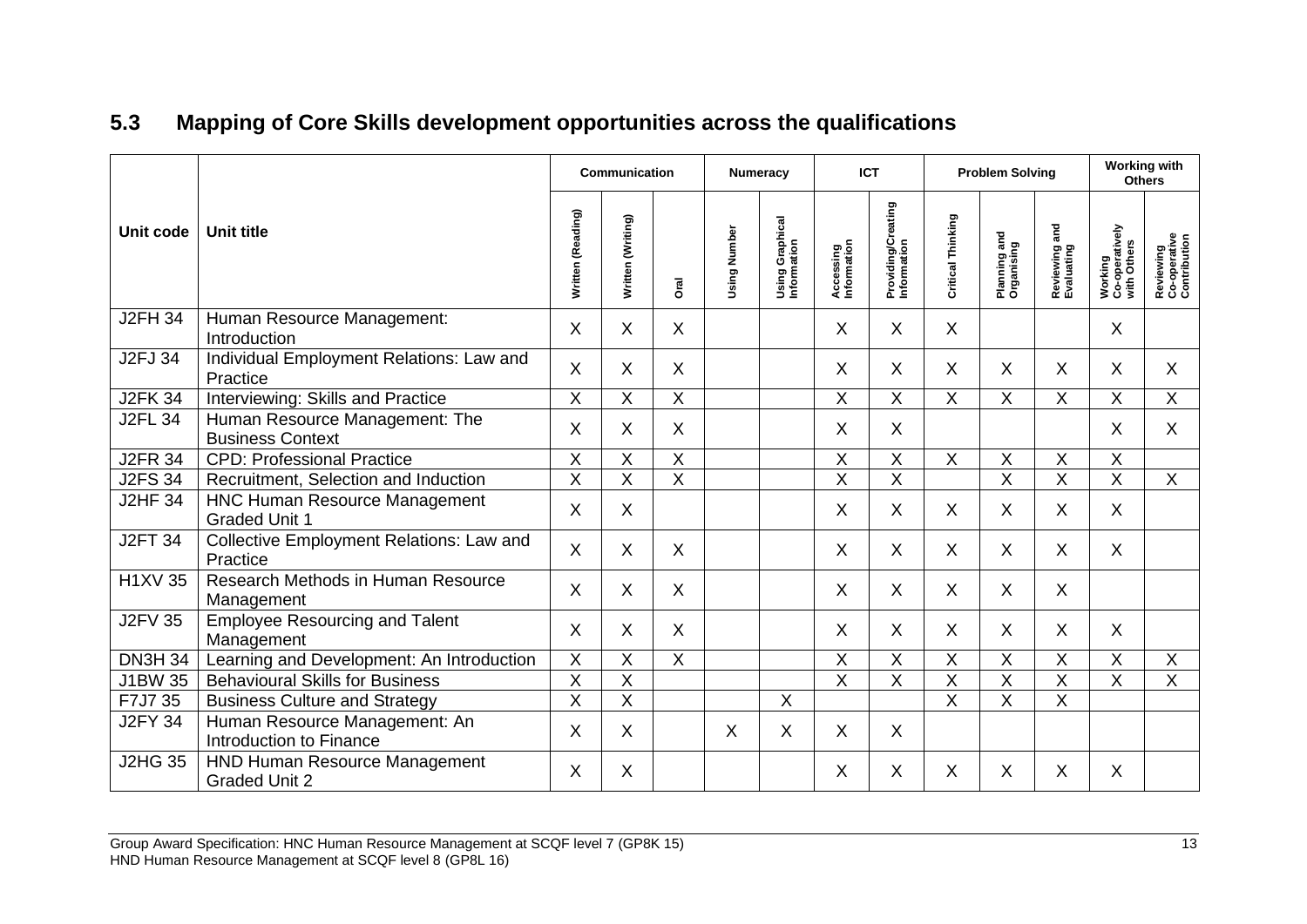# **5.4 Assessment strategy for the qualifications**

<span id="page-15-0"></span>

| <b>Unit</b>                                                                               | <b>Assessment</b>                                                                                                     |                                                                                                    |                                                                                                                                                                |                  |                  |  |  |
|-------------------------------------------------------------------------------------------|-----------------------------------------------------------------------------------------------------------------------|----------------------------------------------------------------------------------------------------|----------------------------------------------------------------------------------------------------------------------------------------------------------------|------------------|------------------|--|--|
|                                                                                           | <b>Outcome 1</b>                                                                                                      | <b>Outcome 2</b>                                                                                   | <b>Outcome 3</b>                                                                                                                                               | <b>Outcome 4</b> | <b>Outcome 5</b> |  |  |
| <b>Human Resource</b><br>Management : Introduction                                        | Open-book.<br>Integrated report.                                                                                      | Open-book. Presentation or report.<br>Outcomes 2 and 3 can be combined in<br>used from Outcome 1). | holistic assessment (different format to be                                                                                                                    |                  |                  |  |  |
| Individual Employment<br><b>Relations: Law and Practice</b>                               | Open-book. Supervised conditions. Responding to questions on a case study or giving<br>a presentation.                |                                                                                                    | Report or briefing<br>paper in response<br>to case study.                                                                                                      |                  |                  |  |  |
| Interviewing: Skills and<br>Practice                                                      | Can be ongoing assessment or end of unit<br>assessment. Role play - interviews<br>supported by written evidence.      |                                                                                                    |                                                                                                                                                                |                  |                  |  |  |
| <b>Human Resource</b><br><b>Management: The Business</b><br>Context                       | Open-book.<br>Responding to<br>questions on a case<br>study.                                                          | Open-book. Short<br>response questions<br>in response to case<br>study.                            | Open-book. Integrated<br>report.                                                                                                                               |                  |                  |  |  |
| <b>CPD: Professional Practice</b>                                                         | Open-book. Brief<br>report.                                                                                           | and 3, accrued evidence, in form of<br>portfolio/report.                                           | Practical assessment combining outcomes 2                                                                                                                      |                  |                  |  |  |
| Recruitment, Selection and<br>Induction                                                   | Outcomes 1 and 2 can be combined in a<br>holistic assessment. Portfolio/report with<br>practical element.             |                                                                                                    | Open-book. Set of<br>questions to provide<br>evidence eg, induction<br>pack.                                                                                   |                  |                  |  |  |
| <b>HNC Human Resource</b><br>Open-book. Investigative report.<br>Management Graded Unit 1 |                                                                                                                       |                                                                                                    |                                                                                                                                                                |                  |                  |  |  |
| <b>Collective Employment</b><br><b>Relations: Law and Practice</b>                        | Extended response answers to questions<br>based on a case study in open-book<br>conditions or submission of a report. |                                                                                                    | Practical assignment<br>which might include a<br>report/briefing in open-<br>book conditions or<br>employment relations<br>interview based on a<br>case study. |                  |                  |  |  |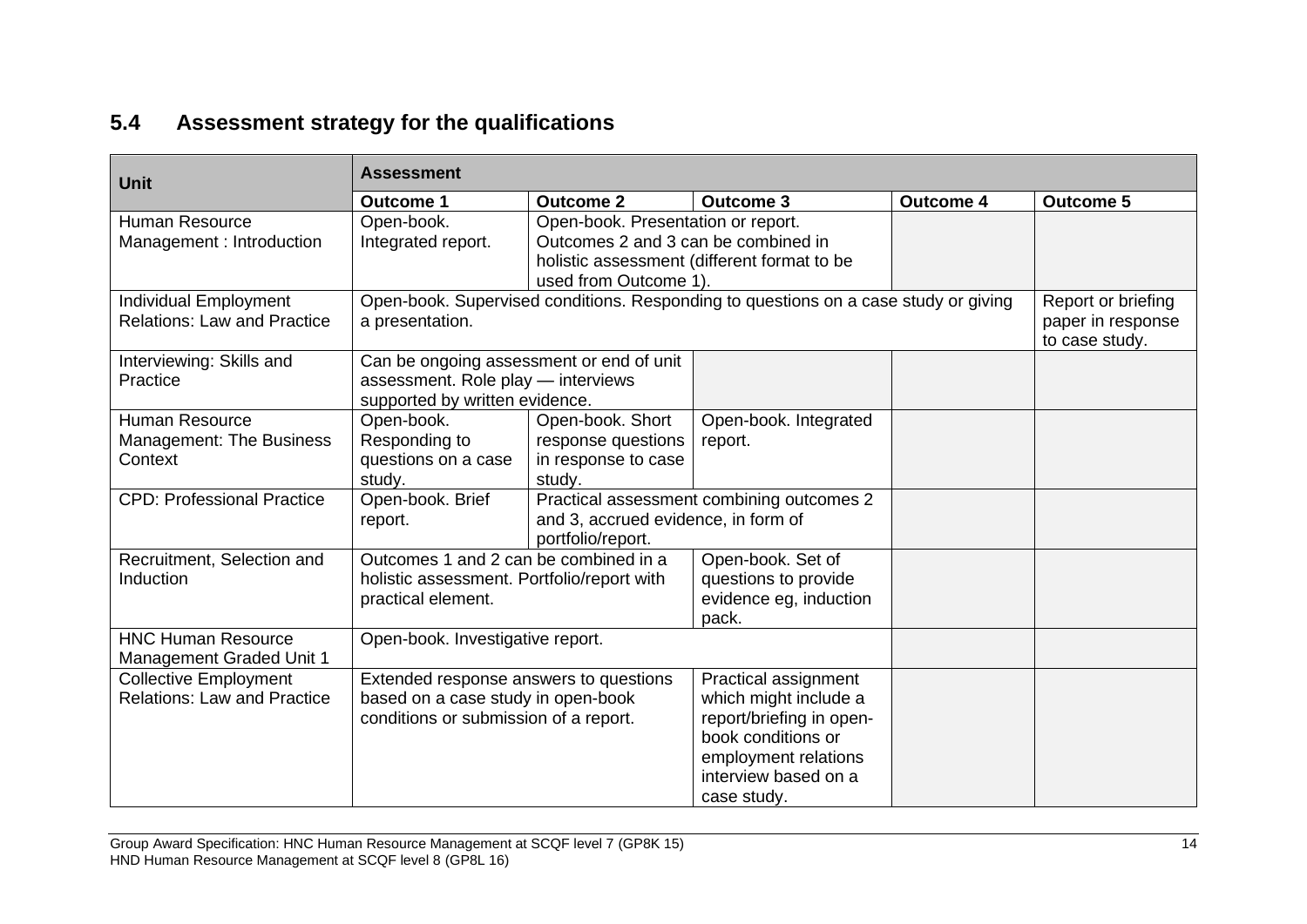| <b>Unit</b>                    | <b>Assessment</b>                                                                                           |                                                                                                            |                                            |                    |                     |  |  |  |
|--------------------------------|-------------------------------------------------------------------------------------------------------------|------------------------------------------------------------------------------------------------------------|--------------------------------------------|--------------------|---------------------|--|--|--|
|                                | <b>Outcome 1</b>                                                                                            | <b>Outcome 2</b>                                                                                           | <b>Outcome 3</b>                           | <b>Outcome 4</b>   | <b>Outcome 5</b>    |  |  |  |
| Research Methods in Human      | Response to                                                                                                 |                                                                                                            | Major part of Outcomes 2 and 3 assessment  |                    |                     |  |  |  |
| <b>Resource Management</b>     | open-book questions                                                                                         | is of a practical nature and producing a                                                                   |                                            |                    |                     |  |  |  |
|                                | or production of a<br>report.                                                                               | research report in open-book conditions.                                                                   |                                            |                    |                     |  |  |  |
| <b>Employee Resourcing and</b> | Open-book.                                                                                                  | Open-book.                                                                                                 | Open-book with                             |                    |                     |  |  |  |
| <b>Talent Management</b>       | Responses to report                                                                                         | Response to                                                                                                | evaluation                                 |                    |                     |  |  |  |
|                                | or extended                                                                                                 | evaluation report or                                                                                       | report/response or                         |                    |                     |  |  |  |
|                                | response to case                                                                                            | extended response                                                                                          | extended response to                       |                    |                     |  |  |  |
|                                | study.                                                                                                      | to case study.                                                                                             | case study materials.                      |                    |                     |  |  |  |
| Learning and Development:      | Open-book                                                                                                   | Open-book                                                                                                  | Practical activity.                        | Practical activity | Practical activity. |  |  |  |
| An Introduction                | assessment in the                                                                                           | assessment in the                                                                                          |                                            | which can be       |                     |  |  |  |
|                                | form of a report                                                                                            | form of a report.                                                                                          |                                            | integrated with    |                     |  |  |  |
|                                | based on a case                                                                                             |                                                                                                            |                                            | Outcome 3.         |                     |  |  |  |
|                                | study or work                                                                                               |                                                                                                            |                                            |                    |                     |  |  |  |
|                                | situation.                                                                                                  |                                                                                                            |                                            |                    |                     |  |  |  |
| <b>Behavioural Skills for</b>  | All three outcomes can be combined into a single holistic                                                   |                                                                                                            |                                            |                    |                     |  |  |  |
| <b>Business</b>                | assessment based on a case study. Each outcome can also be                                                  |                                                                                                            |                                            |                    |                     |  |  |  |
|                                |                                                                                                             | assessed individually. Evidence can be from case study or work                                             |                                            |                    |                     |  |  |  |
| place.                         |                                                                                                             |                                                                                                            |                                            |                    |                     |  |  |  |
| <b>Business Culture and</b>    |                                                                                                             | All five outcomes can be combined into a single holistic assessment. Extended responses to questions based |                                            |                    |                     |  |  |  |
| Strategy                       | on a case study or submission of a report based on questions. If using individual outcome assessments these |                                                                                                            |                                            |                    |                     |  |  |  |
|                                |                                                                                                             | should be based on different organisations/case studies.                                                   |                                            |                    |                     |  |  |  |
| <b>Human Resource</b>          | Practical task in                                                                                           |                                                                                                            | Closed-book supervised conditions. Learner |                    |                     |  |  |  |
| Management: An Introduction    | closed-book                                                                                                 |                                                                                                            | may use course materials/notes. Outcomes   |                    |                     |  |  |  |
| to Finance                     | supervised                                                                                                  | can be assessed together or individually.                                                                  |                                            |                    |                     |  |  |  |
|                                | conditions.                                                                                                 |                                                                                                            |                                            |                    |                     |  |  |  |
| <b>HND Human Resource</b>      | Open-book project proposal and report.                                                                      |                                                                                                            |                                            |                    |                     |  |  |  |
| Management Graded Unit 2       |                                                                                                             |                                                                                                            |                                            |                    |                     |  |  |  |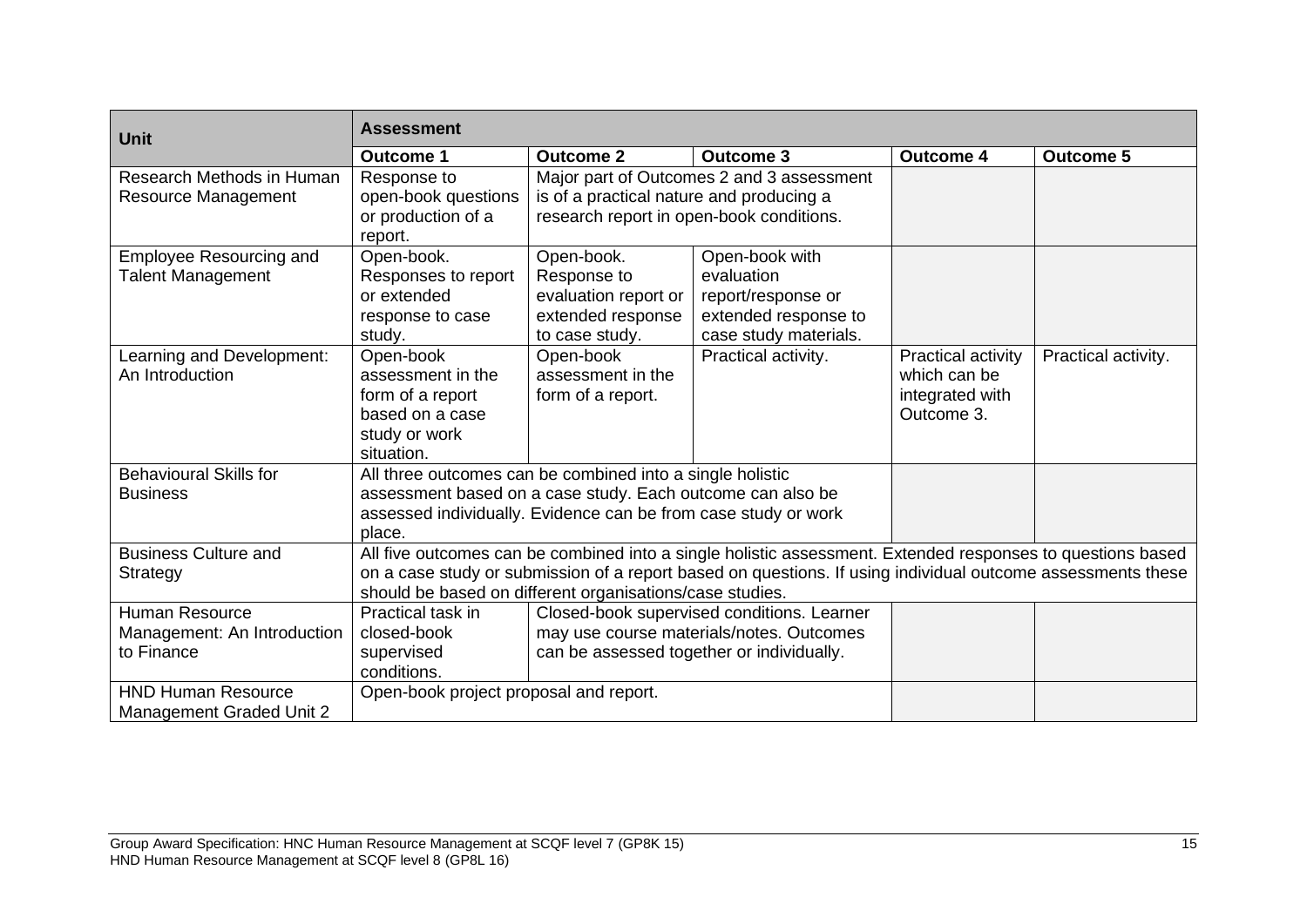# <span id="page-17-0"></span>**6 Guidance on approaches to delivery and assessment**

#### **Context and content**

The revised awards focus on the skills that allow HRM specialists to address challenges in the modern workplace. It aims to provide the learning and ideas to build skills of personal resilience, confidence and empathy with colleagues in diverse and unusual circumstances. In addition it seeks to build a set of practical skills that learners can utilise in their current or future workplace. The revised awards also provide a working knowledge of the key HRM functional areas.

The context and content of these revised awards need to be real, learner led and reflective of current HRM issues.

#### **Delivery and assessment**

#### **Delivery**

Centres can deliver the HNC/HND in Human Resource Management on a full-time or part-time basis or on a blended learning model. The awards and all of the units within can be delivered through a variety of approaches face-to-face, on line or combinations of these.

Centres are encouraged to use the unit *Continuing Professional Development: Professional Practice* as a continuous theme in the delivery of the course by encouraging learners to retain an active personal development log. This is now established practice within the field and could assist, eg, with future membership of CIPD.

Centres with smaller numbers of learners may wish to offer the qualification on a part time 'roll-on roll-off' basis. This as an option, would operate with learners entering the awards at fixed points. Some separation may be required at certain points, eg, to allow those who have completed several units to begin their graded unit whilst an introductory unit such as *Human Resource Management: Introduction* is delivered to new learners.

### **Assessment**

The design principles for HN awards encourage a holistic approach to assessment and this has been adopted in HNC/HND in Human Resource Management awards. Emphasis is placed on assessing whole outcomes or a combination of outcomes. However, there are opportunities to assess on a whole unit basis and to integrate assessment across units.

A significant amount of care has gone into the unit contents and the assessment of learner knowledge and skills. To this end, units have been specifically designed to complement each other whilst, at the same time, eliminating overlap across the units.

In addition to traditional assessments such as reports, essays and case studies, innovative arrangements also let learners use ICT for providing their evidence and other methods, such as group or collaboration assessment; away days; residential exercises; posters etc. This can assist in reducing the amount of assessment and also increases flexibility with learners choosing tools and techniques appropriate to their own situation. Integration of assessment across units is encouraged.

Assessment exemplars are provided for exemplification for most of the mandatory units, these include advice on both the traditional assessment methods and approaches using ICT, etc. Assessment exemplars are accessible via the secure website which is available to centres via their SQA Coordinator.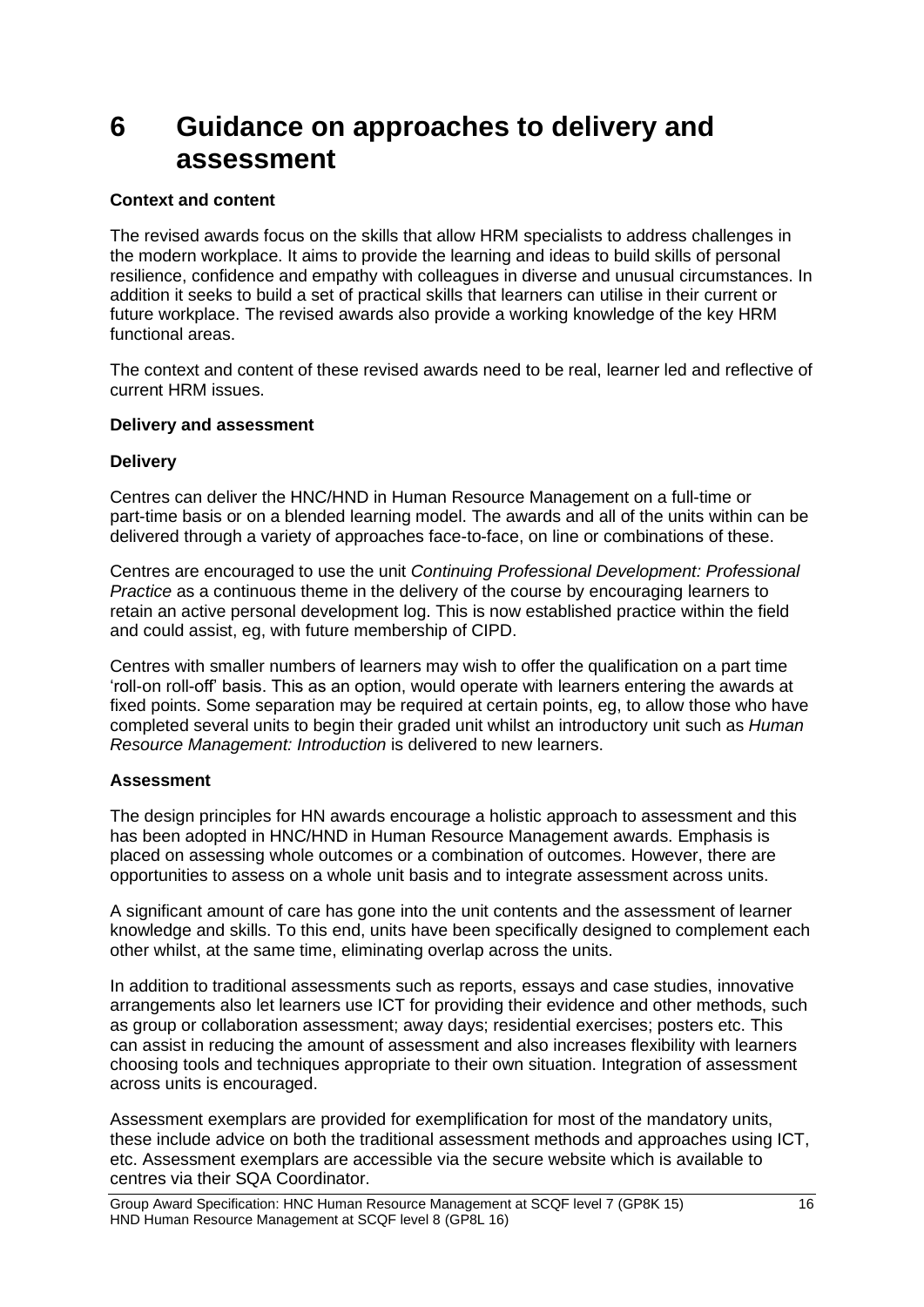## **6.1 Sequencing/integration of units**

#### **HNC Sequencing (Year 1 of the HND award)**

The HRM awards are designed to provide flexibility in approach and generally may be taught in any order with the exception of the graded units, which must be completed along with or following completion of mandatory units. For centres, how the awards are delivered may be dependent upon the availability of resources, staff and general timetabling requirements.

<span id="page-18-0"></span>**HNC Human Resource Management (HND YR 1) HND Human Resource Management (HND YR 2) Block 1 Block 2 Block 3 Block 1 Block 2 Block 3** Human Resource Management: Introduction (1 credit) Human Resource Management: The Business Context (1 credit) **Office Technologies** Option 5 (1 credit) Research Methods in Human Resource Management (1 credit) Employee Resourcing and Talent Management (2 credits) Interviewing: Skills and **Practice** (1 credit) Presentation Skills Option 2 (2 credits) Behavioural Skills for Business \*Option 6 (1 credit) Collective Employment Relations: Law and **Practice** (1 credit) Business Culture and Strategy (2 credits) CPD: Professional Practice (1 credit) Human Resource Management: An Introduction to Finance \*Option 3 (1 credit) HNC Human Resource Management Graded Unit 1 Learning and Development: An Introduction Option (7 credit) Human Resource Management: Employee rewards (1 credit) Recruitment, Selection and Induction (1 credit) Individual Employment Relations: Law and **Practice** (2 credit) Using Software Applications Packages Option (8 credits) Human Resource Management: Supporting Organisational Change Option 9 (1 credit) Human Resource Management: Performance Management Option 10 (1 credit) IT in Business – Word Processing, Spreadsheets and Databases: An introduction Option 1 (1 credit) Managing People and Organisations Option 4 (2 credits) Communication: Presenting Complex Communication for Vocational Purpose (1 credit) HND Human Resource Management Graded Unit 2 (2 credits)

A suggested sequence of delivery for the HNC/D Human Resource Management awards is outlined in the following tables:

\* *Human Resource Management: An Introduction to Finance* and *Behavioural Skills for Business* are optional units within the HNC framework and mandatory units within the HND framework.

Please note: for those learners exiting at HNC level, a minimum of 12 SQA credits including all HNC mandatory units are required to achieve the award.

Group Award Specification: HNC Human Resource Management at SCQF level 7 (GP8K 15) 17 HND Human Resource Management at SCQF level 8 (GP8L 16)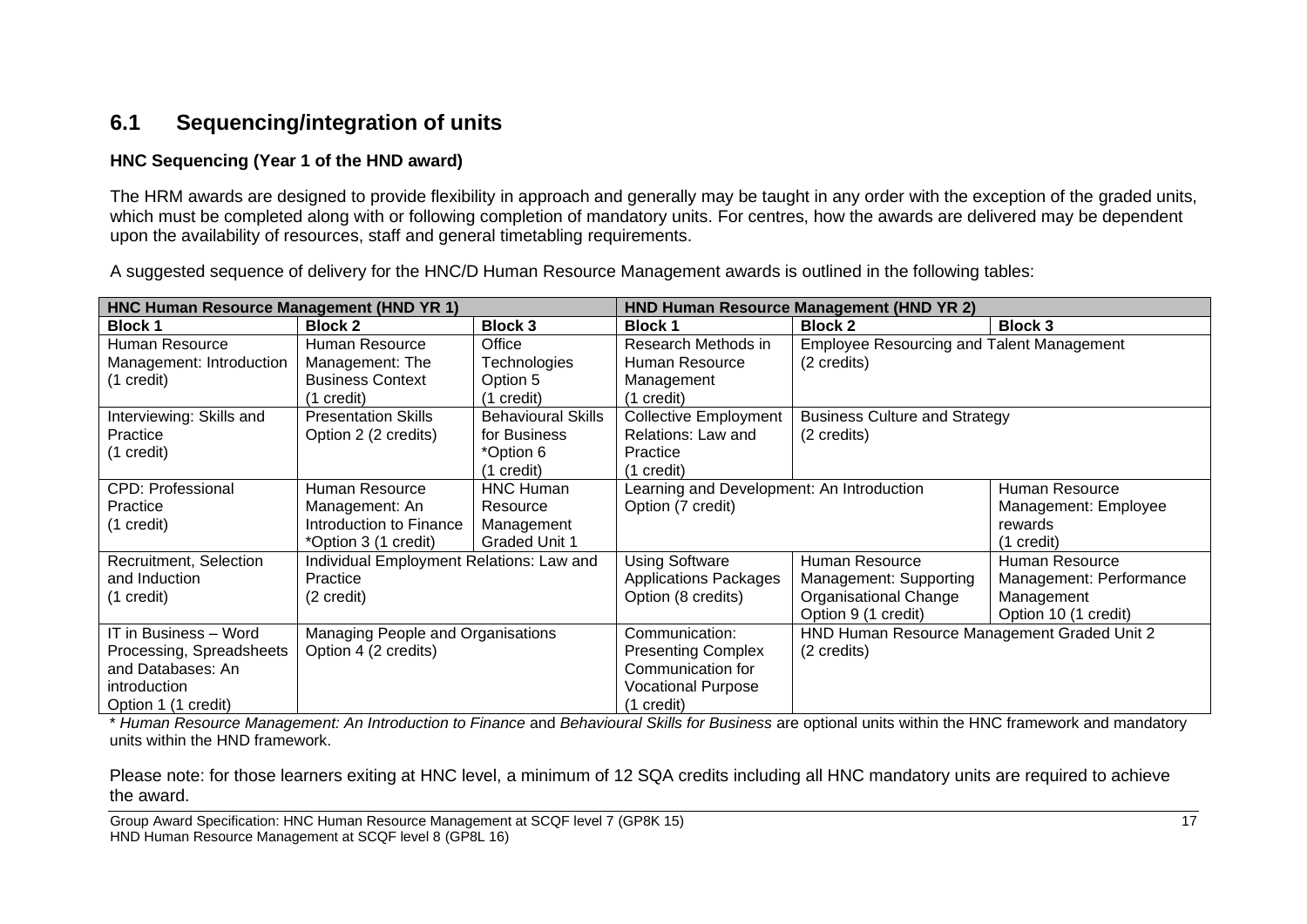# <span id="page-19-0"></span>**6.2 Recognition of prior learning**

SQA recognises that learners gain knowledge and skills acquired through formal, non-formal and informal learning contexts.

In some instances, a full group award may be achieved through the recognition of prior learning. However, it is unlikely that a learner would have the appropriate prior learning and experience to meet all the requirements of a full group award.

The recognition of prior learning may **not** be used as a method of assessing in the following types of units and assessments:

- ◆ HN Graded Units
- Course and/or external assessments
- Other integrative assessment units (which may or not be graded)
- Certain types of assessment instruments where the standard may be compromised by not using the same assessment method outlined in the unit
- Where there is an existing requirement for a licence to practice
- Where there are specific health and safety requirements
- Where there are regulatory, professional or other statutory requirements
- Where otherwise specified in an assessment strategy

More information and guidance on the *Recognition of Prior Learning* (RPL) may be found on our website **[www.sqa.org.uk](http://www.sqa.org.uk/)**.

The following sub-sections outline how existing SQA unit(s) may contribute to this group award. Additionally, they also outline how this group award may be recognised for professional and articulation purposes.

### <span id="page-19-1"></span>**6.2.1 Articulation and/or progression**

There are opportunities for learners undertaking the HNC and HND in Human Resource Management to progress to further study, for example, those achieving the HNC would be able to progress to the HND in Human Resource Management. There may also be opportunities for learners achieving the HNC or HND in Human Resource Management to progress to the second or third year of a relevant degree programme.

The table in Section 1 provides examples of possible progression routes.

### <span id="page-19-2"></span>**6.2.2 Transitional arrangements**

As the aims and content of the previous and revised group awards are broadly the same, learners in the transitional phase should not be adversely affected. The following outlines possible scenarios and ways of crediting learners' previous achievement:

- Learners who have been certificated for the HNC in Human Resource Management (GF9N 15) will be able to complete the current HND in Human Resource Management (GF9P 16) using either current or revised units. The HND in Human Resource Management (GF9P 16) framework will incorporate the revised units where these have been identified as direct replacements.
- Where learners have partially completed the HNC in Human Resource Management (GF9N 15) via a number of discrete units, credit transfer will need to be agreed on a unitby-unit basis for the revised HNC.
- Where learners have partially completed the HND in Human Resource Management (GF9P 16) via a number of discrete units, credit transfer will need to be agreed on a unitby-unit basis for the revised HND.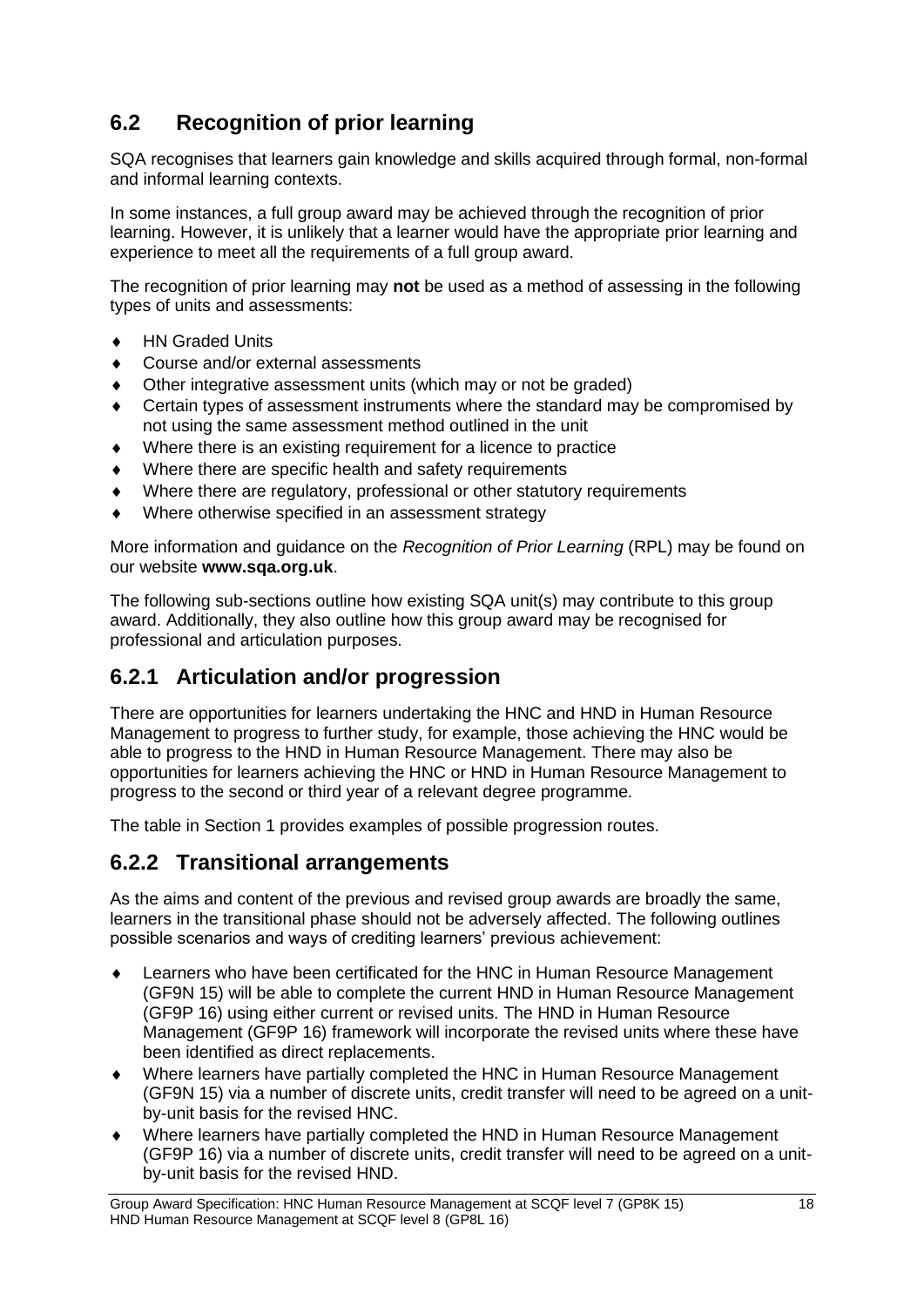## <span id="page-20-0"></span>**6.2.3 Credit transfer**

Credit transfer can be given where there is broad equivalence between the subject related content of the unit (or combination of units). Learners who are given credit transfer between the previous HN Units and new/revised HN Units must still satisfy all other conditions of SQA's HN Design Principles for the group award, including the:

- ◆ Mandatory units
- ◆ Correct number of credits at the correct SCQF level

The credit transfer arrangements have been reviewed by the external verifier for the verification group and guidance on credit transfer of the revised units is shown in the table below. This guidance is subject to the centre's internal verification processes.

| <b>Previous unit</b>                                                     | <b>Current unit</b>                                                   | <b>Credit transfer</b>                   |
|--------------------------------------------------------------------------|-----------------------------------------------------------------------|------------------------------------------|
| Human Resource Management:<br>Introduction (H1KP 34)                     | Human Resource Management:<br>Introduction (J2FH 34)                  | Full credit transfer                     |
| <b>Individual Employment Relations:</b><br>Law (H2MK 34)                 | <b>Individual Employment Relations:</b><br>Law and Practice (J2FJ 34) | Both single credit<br>units required for |
| <b>Individual Employment Relations:</b><br>Practice (H29W 34)            |                                                                       | full credit transfer                     |
| Interviewing (H1XM 34)                                                   | Interviewing: Skills and Practice<br>(J2FK 34)                        | Full credit transfer                     |
| Human Resource Management:<br>The Business Context (H1XL 34)             | Human Resource Management:<br>The Business Context (J2FL 34)          | Full credit transfer                     |
| <b>Continuing Professional</b><br>Development: Introduction (H1XJ<br>34) | CPD: Professional Practice (J2FR<br>34)                               | Full credit transfer                     |
| Recruitment, Selection and<br>Induction (H1XK 34)                        | Recruitment, Selection and<br>Induction (J2FS 34)                     | Full credit transfer                     |
| <b>Collective Employment Relations:</b><br>Law (DN7D 34)                 | <b>Collective Employment Relations:</b><br>Law and Practice (J2FT 34) | Full credit transfer                     |
| <b>Employee Resourcing and Talent</b><br>Management (H29V 35)            | <b>Employee Resourcing and Talent</b><br>Management (J2FV 35)         | Full credit transfer                     |
| Learning and Development: An<br>Introduction (DN3H 34)                   | Learning and Development: An<br>Introduction (DN3H 34)                | No change                                |
| <b>Behavioural Skills for Business</b><br>(F84L 35)                      | <b>Behavioural Skills for Business</b><br>(J1BW 35)                   | Full credit transfer                     |
| <b>Business Culture and Strategy</b><br>(F7J7 35)                        | <b>Business Culture and Strategy</b><br>(F7J7 35)                     | No change                                |
| Human Resource Management: An<br>Introduction to Finance (H1XN 34)       | Human Resource Management:<br>An Introduction to Finance (J2FY<br>34) | Full credit transfer                     |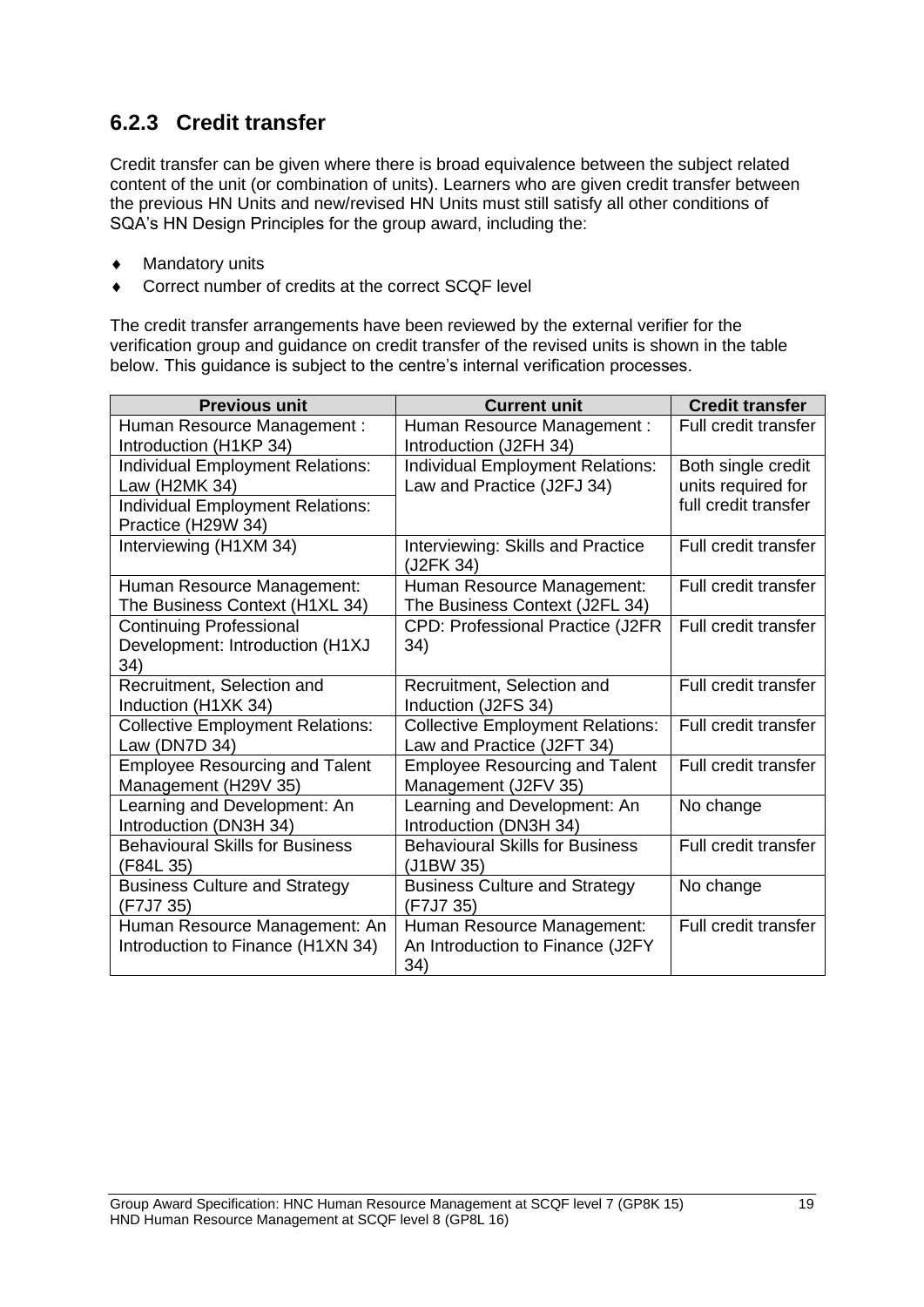## <span id="page-21-0"></span>**6.3 Opportunities for e-assessment**

E-assessment may be particularly appropriate for some assessments across both awards. By e-assessment we mean assessment which is supported by Information and Communication Technology (ICT), such as e-testing or the use of e-portfolios or social software. A number of the units may lend themselves to e-assessment approach in particular *CPD: Professional Practice, Research Methods in Human Resource Management* and *IT in Business — Word Processing, Spreadsheets and Databases: An Introduction* where an online portfolio could provide a flexible alternative way of collecting evidence. Centres which wish to use e-assessment must ensure that the national standard is applied to all learner evidence and that conditions of assessment as specified in the evidence requirements are met, regardless of the mode of gathering evidence. The most up-to-date guidance on the use of e-assessment to support SQA's qualifications is available at **www.sqa.org.uk/e-assessment**.

## <span id="page-21-1"></span>**6.4 Support materials**

Assessment Support Packs (ASPs) are being produced for the following units.

| Unit title                                              |
|---------------------------------------------------------|
| Human Resource Management: Introduction                 |
| Human Resource Management: The Business Context         |
| Individual Employment Relations: Law and Practice       |
| Interviewing: Skills and Practice                       |
| Recruitment, Selection and Induction                    |
| Human Resource Management: Graded Unit 1                |
| Human Resource Management: An Introduction to Finance   |
| <b>Collective Employment Relations Law and Practice</b> |
| <b>Employee Resourcing and Talent Management</b>        |
| Human Resource Management: Graded Unit 2                |

## <span id="page-21-2"></span>**6.5 Resource requirements**

There are no specific resource requirements for the award. It is expected that centres delivering the HNC/D Human Resource Management awards will have appropriate delivery staff in place with experience in the various subjects. General resources such as classroom, online delivery models and general access to reference and support materials via a library or internet resources are sufficient for delivery of the programmes.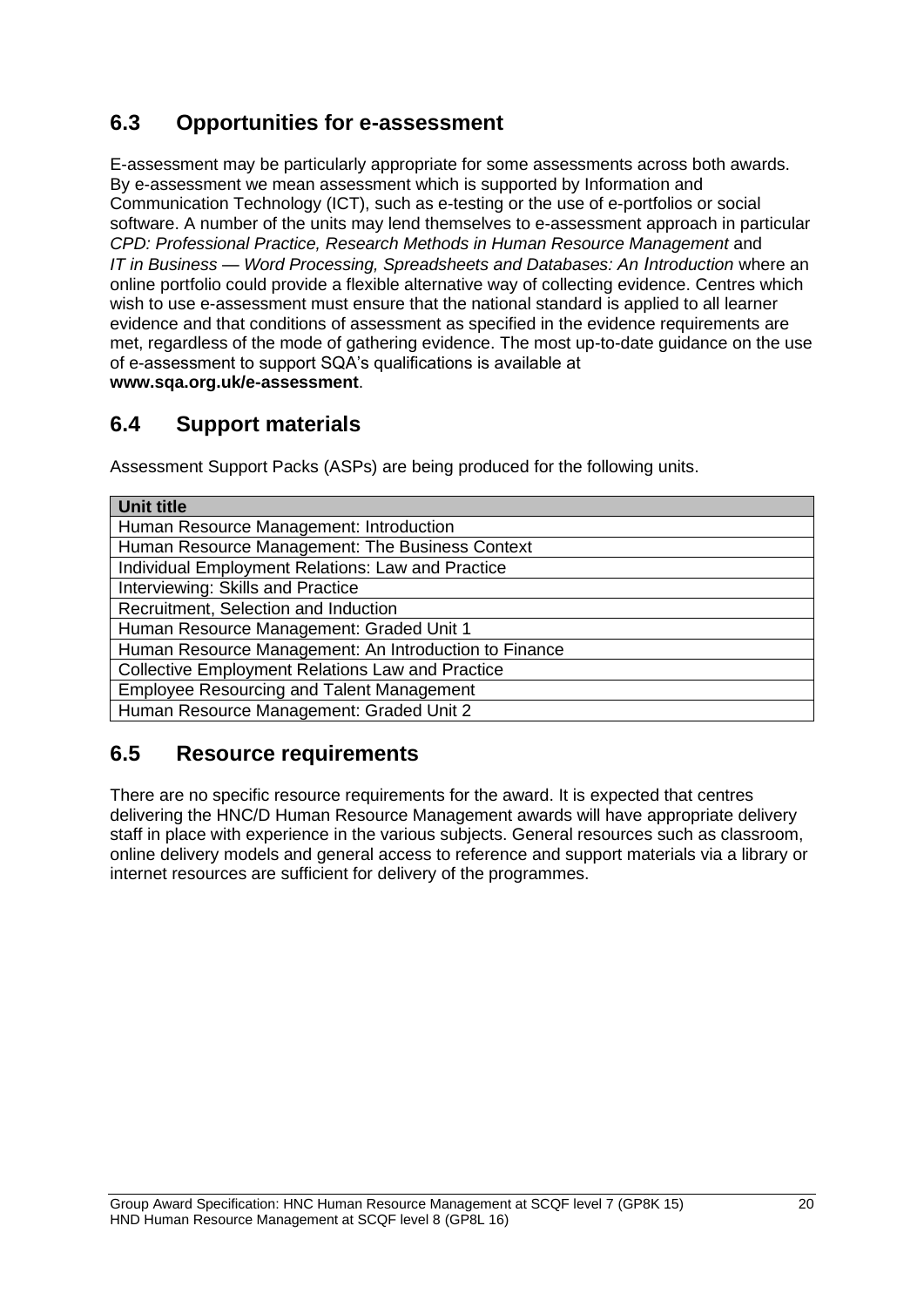# <span id="page-22-0"></span>**7 General information for centres**

### **Equality and inclusion**

The unit specifications making up this group award have been designed to ensure that there are no unnecessary barriers to learning or assessment. The individual needs of learners will be taken into account when planning learning experiences, selecting assessment methods or considering alternative evidence. Further advice can be found on our website **[www.sqa.org.uk/assessmentarrangements](http://www.sqa.org.uk/sqa/14977.html)**.

### **Internal and external verification**

All assessments used within this/these qualification(s) should be internally verified, using the appropriate policy within the centre and the guidelines set by SQA.

External verification will be carried out by SQA to ensure that internal assessment is within the national guidelines for these qualifications.

Further information on internal and external verification can be found in *SQA's Guide to Assessment* **[\(www.sqa.org.uk/GuideToAssessment\)](http://www.sqa.org.uk/sqa/files_ccc/GuideToAssessment.pdf)**.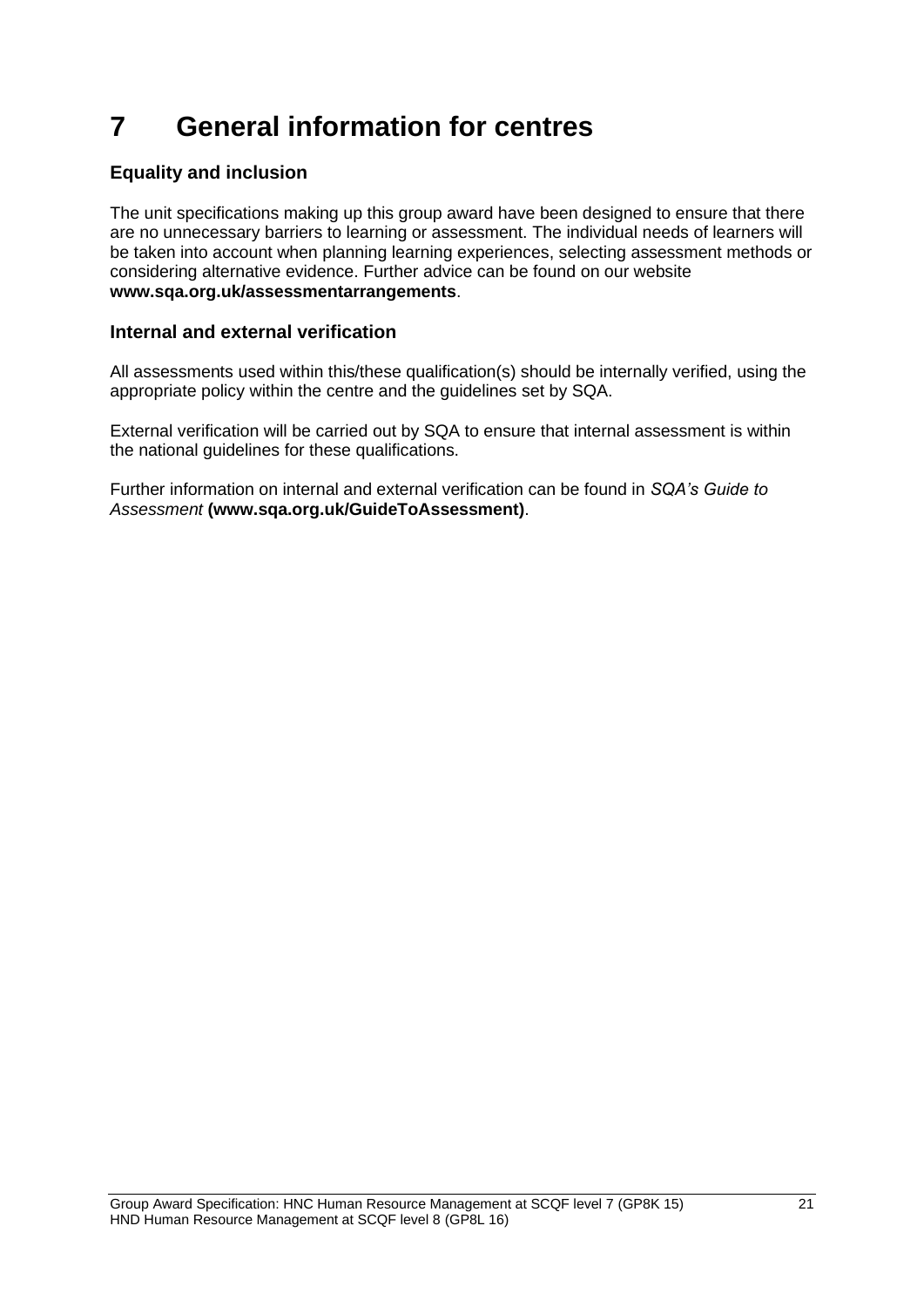# <span id="page-23-0"></span>**8 Glossary of terms**

**Embedded Core Skills:** is where the assessment evidence for the unit also includes full evidence for complete Core Skill or Core Skill components. A learner successfully completing the unit will be automatically certificated for the Core Skill. (This depends on the unit having been successfully audited and validated for Core Skills certification.)

**Finish date:** The end of a group award's lapsing period is known as the finish date. After the finish date, the group award will no longer be live and the following applies:

- learners may not be entered for the group award
- the group award will continue to exist only as an archive record on the Awards Processing System (APS)

**Graded unit:** Graded units assess learners' ability to integrate what they have learned while working towards the units of the group award. Their purpose is to add value to the group award, making it more than the sum of its parts, and to encourage learners to retain and adapt their skills and knowledge.

**Lapsing date:** When a group award is entered into its lapsing period, the following will apply:

- the group award will be deleted from the relevant catalogue
- the group award specification will remain until the qualification reaches its finish date at which point it will be removed from SQA's website and archived
- no new centres may be approved to offer the group award
- centres should only enter learners whom they expect to complete the group award during the defined lapsing period

**SQA credit value:** The credit value allocated to a unit gives an indication of the contribution the unit makes to an SQA group award. An SQA credit value of 1 given to an SQA unit represents approximately 40 hours of programmed learning, teaching and assessment.

**SCQF:** The Scottish Credit and Qualification Framework (SCQF) provides the national common framework for describing all relevant programmes of learning and qualifications in Scotland. SCQF terminology is used throughout this guide to refer to credits and levels. For further information on the SCQF visit the SCQF website at **[www.scqf.org.uk](http://www.scqf.org.uk/)**.

**SCQF credit points:** SCQF credit points provide a means of describing and comparing the amount of learning that is required to complete a qualification at a given level of the Framework. One National Unit credit is equivalent to 6 SCQF credit points. One National Unit credit at Advanced Higher and one Higher National Unit credit (irrespective of level) is equivalent to 8 SCQF credit points.

**SCQF levels:** The level a qualification is assigned within the framework is an indication of how hard it is to achieve. The SCQF covers 12 levels of learning. HNCs and HNDs are available at SCQF levels 7 and 8 respectively. Higher National Units will normally be at levels 6–9 and graded units will be at level 7 and 8. National Qualification Group Awards are available at SCQF levels 2–6 and will normally be made up of National Units which are available from SCQF levels 2–7.

**Subject unit:** Subject units contain vocational/subject content and are designed to test a specific set of knowledge and skills.

**Signposted Core Skills:** Refers to opportunities to develop Core Skills that arise in learning and teaching but are not automatically certificated.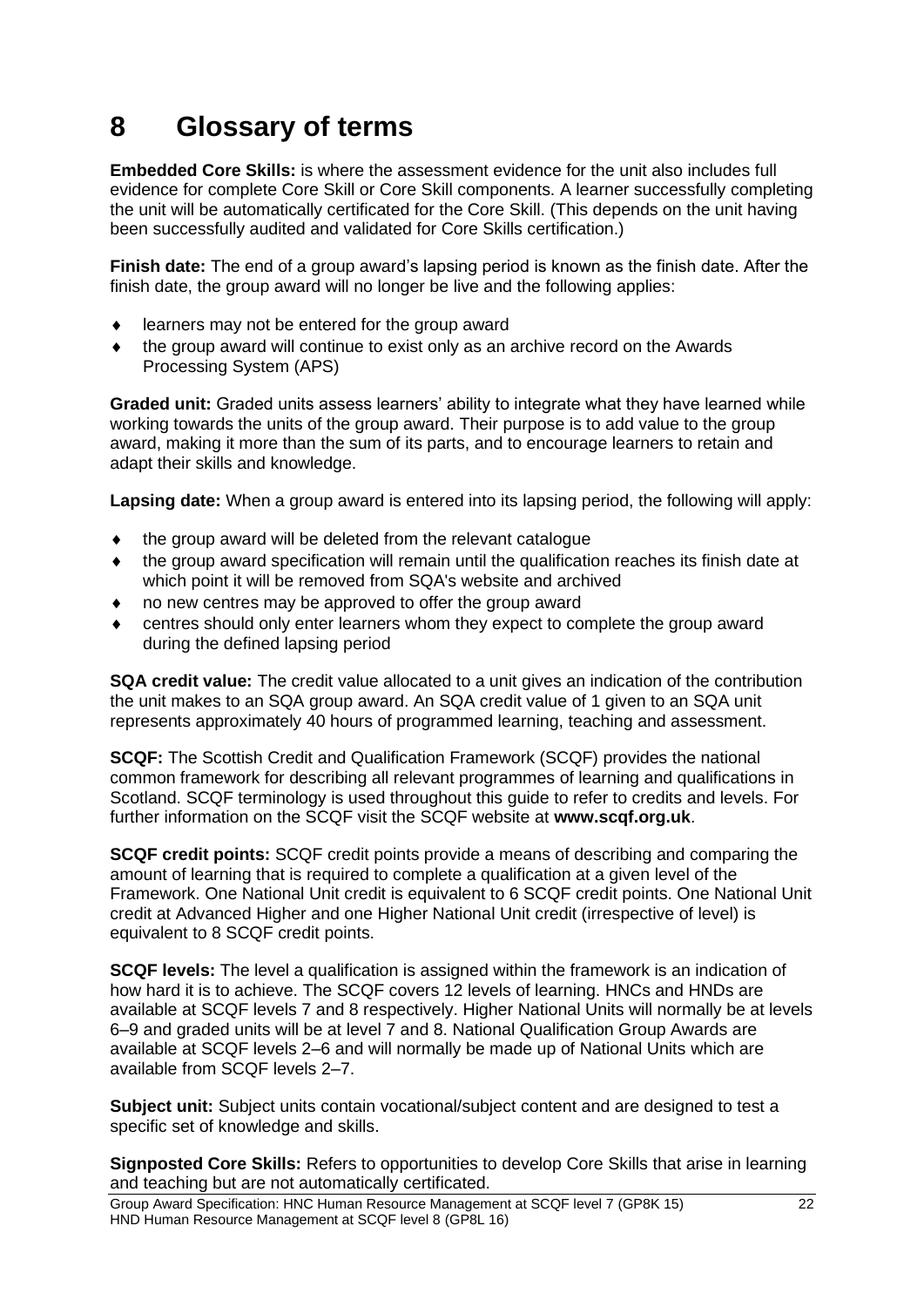# **History of changes**

It is anticipated that changes will take place during the life of the qualification and this section will record these changes. This document is the latest version and incorporates the changes summarised below. Centres are advised to check SQA's APS Navigator to confirm they are using the up to date qualification structure.

**NOTE:** Where a unit is revised by another unit:

- No new centres may be approved to offer the unit which has been revised.
- Centres should only enter candidates for the unit which has been revised where they are expected to complete the unit before its finish date.

| <b>Version</b><br><b>Number</b> | <b>Description</b>                                                                                                                                                                                     | <b>Date</b> |
|---------------------------------|--------------------------------------------------------------------------------------------------------------------------------------------------------------------------------------------------------|-------------|
| 02                              | Revision of Unit: F84T 34 Managing People and<br>Organisations (finish date 31/07/2023) has been<br>replaced by J4DL 34 Managing People and<br>Organisations (start date 01/08/20) for both frameworks | 03/07/20    |
|                                 |                                                                                                                                                                                                        |             |
|                                 |                                                                                                                                                                                                        |             |
|                                 |                                                                                                                                                                                                        |             |
|                                 |                                                                                                                                                                                                        |             |
|                                 |                                                                                                                                                                                                        |             |
|                                 |                                                                                                                                                                                                        |             |
|                                 |                                                                                                                                                                                                        |             |
|                                 |                                                                                                                                                                                                        |             |
|                                 |                                                                                                                                                                                                        |             |
|                                 |                                                                                                                                                                                                        |             |
|                                 |                                                                                                                                                                                                        |             |

### **Acknowledgement**

SQA acknowledges the valuable contribution that Scotland's colleges have made to the development of this qualification.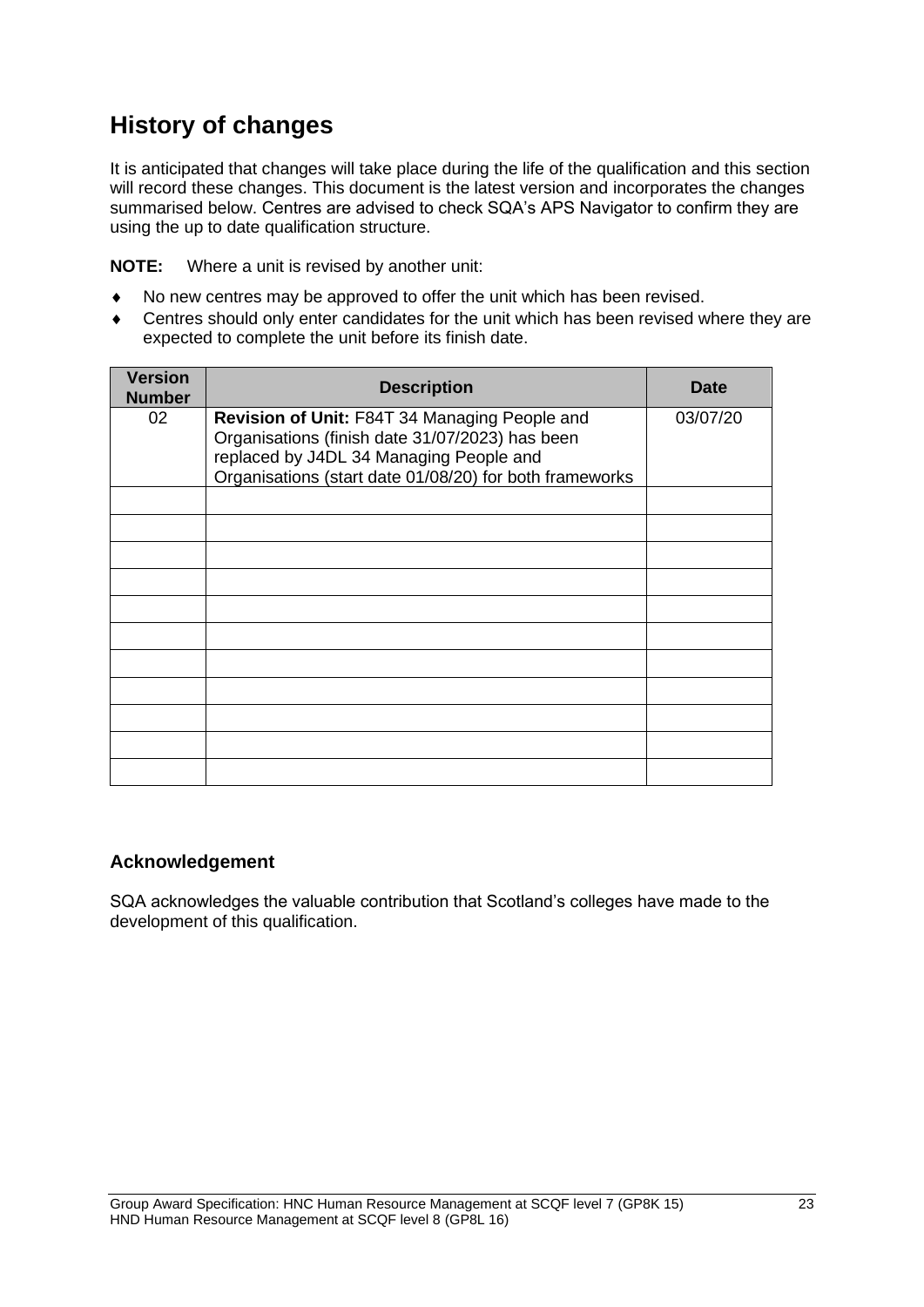# <span id="page-25-0"></span>**9 General information for learners**

This section will help you decide whether this is the qualification for you by explaining what the qualification is about, what you should know or be able to do before you start, what you will need to do during the qualification and opportunities for further learning and employment.

Whether you are already a Human Resource Management (HRM) specialist or have a role that requires you to possess knowledge of the HRM subject area or you aspire to become a HRM specialist — you have just made a vitally important decision for your future and we are delighted that you have decided to study for your HNC/D Human Resource Management award. The awards are well respected by employers and are highly valued by holders of the qualification.

The awards will give you the opportunity to become a qualified and knowledgeable HRM specialist. The awards have been developed through rigorous research and contain invaluable knowledge and skills as specified by the National Occupational Standards (NOS) for Human Resource Management that are at the forefront of current practices within leading organisations.

As well as helping to improve your HRM skills and knowledge, these awards can provide a flexible route to progress to further study in higher education. The HNC and HND can be completed on a full-time programme or on a part-time basis. Alternatively, these awards can also be undertaken in an open learning or a 'mixed mode' form of delivery. Your chosen centre will be able to advise you on the modes of delivery available to you.

The HNC and HND in Human Resource Management (HRM) are designed to equip you with the knowledge, understanding and skills to allow you to gain employment in an HRM role or HRM-related roles. The HNC will prepare you for employment in junior positions within an HR function eg, HR assistant and the HND should prepare you with knowledge and skills to apply for assistant HR officer or indeed HR officer.

The HNC/HND also provides opportunities for you to progress in your education and studies, eg to higher education (BA (Hons) Human Resource Management) or professional qualifications. The normal time frame for completing the HNC is 1 year and 2 years for the HND award.

### **HNC in Human Resource Management**

The HNC will provide you with a clear understanding of the functions involved in human resource management. The award comprises of 12 SQA credits (96 SCQF credit points), of which 8 (64 SCQF credit points) are mandatory. The mandatory section provides you with a general background and introduction to key human resource management functions such as:

- Individual employment relations both law and practice
- Interviewing
- ◆ Recruitment
- **Selection**
- Induction
- CPD: Professional Practice
- Putting HRM in the business context